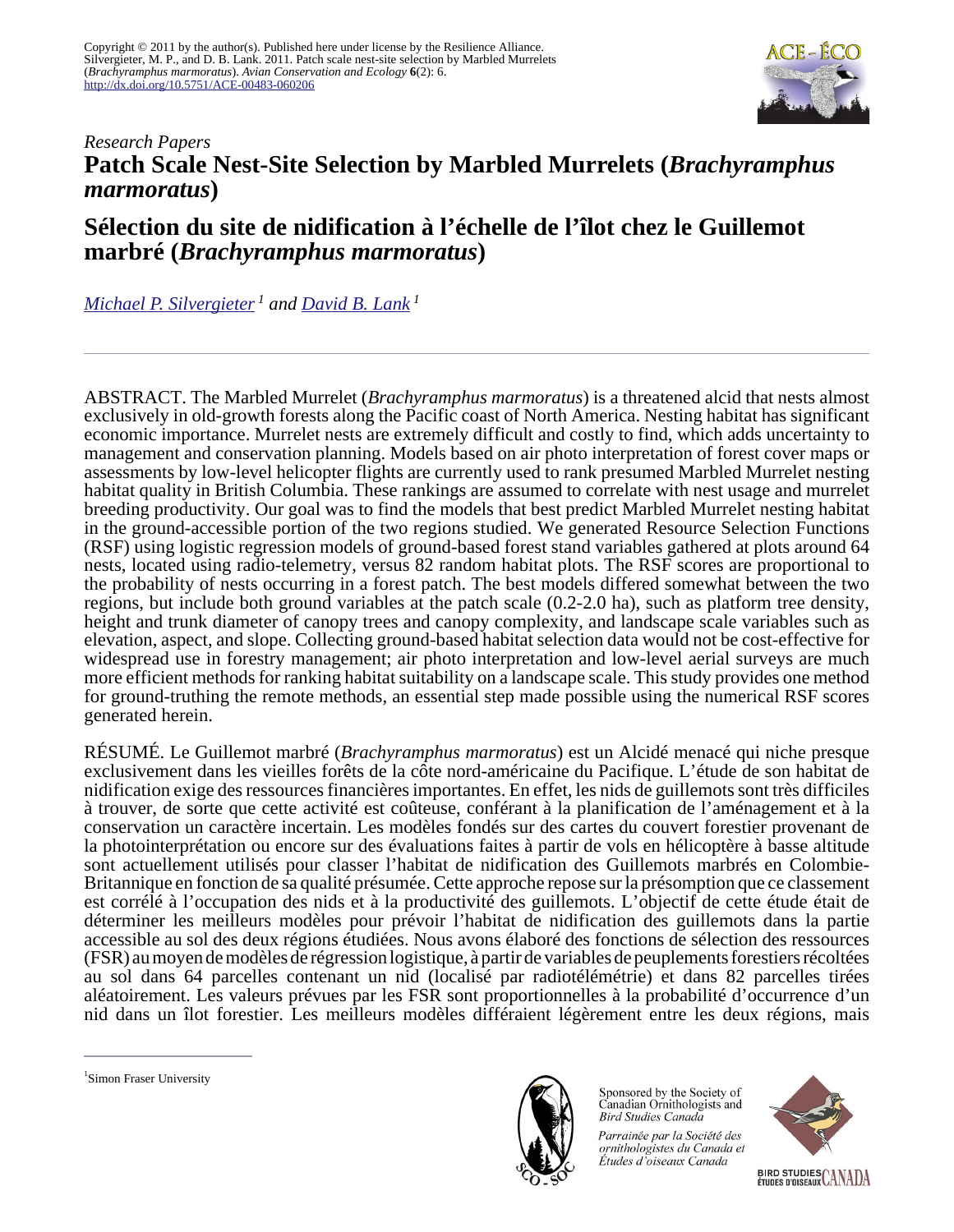comprenaient des variables à l'échelle de l'îlot (0,2-2,0 ha), comme la densité des arbres contenant une plateforme, la hauteur et le diamètre des arbres, et la complexité du couvert forestier, et des variables à l'échelle du paysage, comme l'altitude, l'orientation et la pente. La collecte au sol des données de sélection du site de nidification n'est pas rentable dans un contexte d'aménagement forestier à grande échelle; la photointerprétation et les relevés faits à partir de vols à basse altitude sont des méthodes beaucoup plus efficaces pour classer la qualité de l'habitat à l'échelle du paysage. En conclusion, cette étude offre une méthode de validation au sol des méthodes à distance, étape essentielle réalisée au moyen des valeurs numériques générées par les FSR.

Key Words: *Brachyramphus marmoratus; habitat selection; Marbled Murrelet; nesting habitat; Resource Selection Functions*

# **INTRODUCTION**

The Marbled Murrelet (*Brachyramphus marmoratus*) is a northeastern Pacific seabird that utilizes coastal old-growth forest between southeast Alaska and central California for nesting habitat (Nelson 1997, Burger 2002). The species is classified as "threatened" under the Species at Risk Act in Canada, and southern populations have similar status under the Endangered Species Act in the United States, recently reconfirmed (USFWS 2009).

Marbled Murrelet nests are extremely difficult to locate, therefore knowledge of nesting habits and habitat selection relies upon a relatively small sample of confirmed nest sites. Nests are established primarily on platforms created by moss or duff on large branches of old-growth conifers (Hamer and Nelson 1995, Nelson 1997). Nests must be sufficiently high enough in the tree to allow for stall landings and drop-off takeoffs, and ideally adjacent to forest canopy gaps (see reviews by Burger 2002, McShane et al. 2004, Piatt et al. 2007). In British Columbia, these structures occur in stands at least 140 years old, and with a higher probability of occurrence in stands > 200 years (Burger 2002). Nests occur at low densities (Conroy et al. 2002) over extensive tracts of often steep inaccessible terrain.

About 180 nests have been confirmed to date in British Columbia. Partly because of the difficulty of locating nests across a large landscape, land managers and conservation biologists in British Columbia have developed remote methods of habitat assessment, including GIS algorithms, air photo interpretation, and low-level aerial surveys

(Burger et al. 2009*a*). The attributes scored by these methods at the forest patch scale  $(-0.2 - 2.0)$  ha of similarly aged forest) rely on the scant ground data previously available from real nests, and audiovisual detections of behavior associated with nest sites ("occupied detection", Paton 1995), and modified with subsequent findings (Manley 1999, Chatwin 2002). These have been used to infer habitat associations, or selection, by comparing forest variables of occupied and unoccupied stands (Hamer 1995, Hamer and Nelson 1995 range-wide, Kuletz et al. 1995 for Alaska, Bahn and Newsom 2002*a*, Rodway and Regehr 2002 for Vancouver Island, Burger and Bahn 2004, Hamer et al. 2008 for Washington). Habitat quality inferences based on this method must be treated with some caution because actual nest sites are not identified and nest success is unknown. Occupied detections may include prospecting behavior, and be biased toward gaps or edges where detections are more likely (Burger et al. 2000, Rodway and Regehr 2002). However, Bahn and Newsom (2002*b*) compared nesting habitat indicators inferred from behavioral observations to mapped forest variables to create a habitat suitability model for Clayoquot Sound, which tested well against a sample of known nests from the same area (V. Bahn and D. B. Lank, *personal communication*). Manley (1999) used audio-visual detections and intensive ground surveys to locate a reasonably sized sample of real nests, and compared ground habitat variables at nest sites to those at random sites within the same patch.

Based on previous studies of habitat use (using occupied detections; Rodway and Reghr 2002, Hamer et al. 2008) and habitat selection and success at the patch level (using air photos; Waterhouse et al. 2004, 2008), five stand-level variables emerge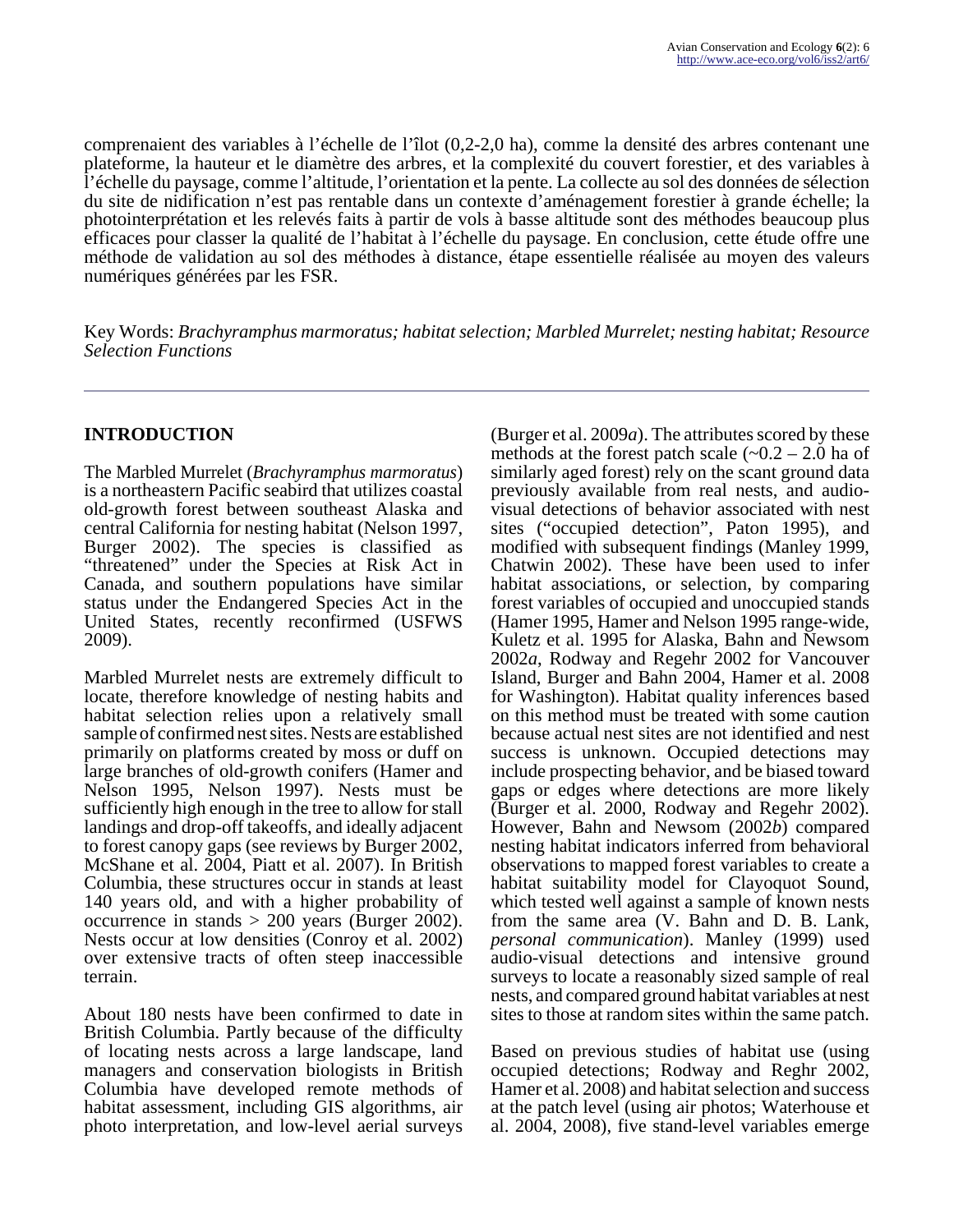as indicators of Marbled Murrelet nesting habitat in British Columbia: mean diameter at breast height (DBH), density of canopy trees, density of potential platforms, density of trees with platforms, and canopy variation or complexity. At the landscape level, controlling for old-forest distributions, nests tend to be located at somewhat below average elevations (mean elevation at Desolation Sound: 748 m for nests, 840 m for old forest) on steeper slopes, and north aspects (Bradley 2002, Zharikov et al. 2006, 2007, Waterhouse et al. 2008). Waterhouse et al. (2008), in different analyses of the same data, found that nests at higher elevations and on steeper slopes had higher midfledging success. Landscape information can be easily obtained by remote methods, and habitat selection determined solely by landscape attributes is a tempting prospect for management.

Previous studies described differences in habitat between used and either nonused or random sites. Although this design allows for analysis of habitat selection (Jones 2001), quantitative models are needed to rank habitat based on probabilities of stand use, because presence is impractical to confirm for all possible areas. Because of the cost and logistics involved in accessing sites on the ground, we do not expect these methods to find widespread application. Rather, this study uses ground-based stand-level attributes from real nests and available sites to determine the relative importance of patch and landscape scales, and to provide a tool that may be used to help validate habitat suitability indices based on remote methods. We develop Resource Selection Functions (RSF; Manly et al. 2002) for ground-accessible landscapes in southern British Columbia. Our models are based on habitat characteristics measured on the ground at the largest sample of nest sites currently available for the species, comprising over 40% of the known nests in British Columbia, and comparing those to characteristics at random sites in the same regions, yielding probability of use for nesting at a site. The RSF scores we develop show how the probability of use changes with habitat variables, allowing us to answer the critical question of what murrelets select for in nesting habitat with greater certainty and detail than previous studies. For example, it is well established that forest stands utilized for nesting contain higher densities of platform trees than do random or unoccupied stands (Burger 2002). However, the shape of the relationship between platform density and probability of nesting has not been previously investigated because of lack

of data from ground plots. The contribution of variables may be nonlinear, producing 'thresholds' that may be used to refine existing habitat suitability rankings based on remote methods.

## **METHODS**

#### **Study areas**

We studied two regions on the southern coast of British Columbia, Canada, that support large populations of breeding Marbled Murrelets (Burger 2001, Hull et al. 2001): Clayoquot Sound (CS; 49° 12' N, 126°06' W) on the west coast of Vancouver Island and Desolation Sound (DS; 50°05' N, 124° 40' W) on the mainland (Fig. 1). Both regions are mountainous, with forest cover naturally fragmented by steep topography, fjords, and stream channels. Clayoquot Sound has a cooler and wetter maritime climate than DS, with mean summer (April-August) temperatures of 11.9° and 13.4° C, rainfall of 720 mm and 300 mm, respectively. The regions also differ in their extent of old-growth forest loss, with over 80% loss of original old-growth forest cover at DS, compared with ~25% loss at CS (Zharikov et al. 2006). As a result, remaining old-growth forest at DS is fragmented and tends to occur in small patches. Fifty percent of the DS sites in this study occurred in forest patches smaller than 100 ha; by contrast, all of the CS sites were in patches larger than 100 ha, and many were in large contiguous tracts of old-growth forest. In both regions, human settlement is limited and habitat loss is mainly due to commercial logging.

#### **Data sources**

Nest habitat data were collected by ground crews at plots surrounding nest sites located by radio telemetry (Bradley 2002, Zharikov et al. 2006) at DS (1999-2001;  $n = 43$ ) and CS (2000-2002,  $n =$ 27). Many additional nests located (76 out of 121 at DS and 8 out of 36 at CS) were inaccessible because of steep terrain, geographic barriers, or lack of safe nearby helicopter landing spots. These sites could not be included in this study because ground habitat data were not available. Our results are thus most applicable to areas with comparable terrain, and should not be interpreted as reflecting ground conditions over the full range of nesting habitat used by murrelets in these regions.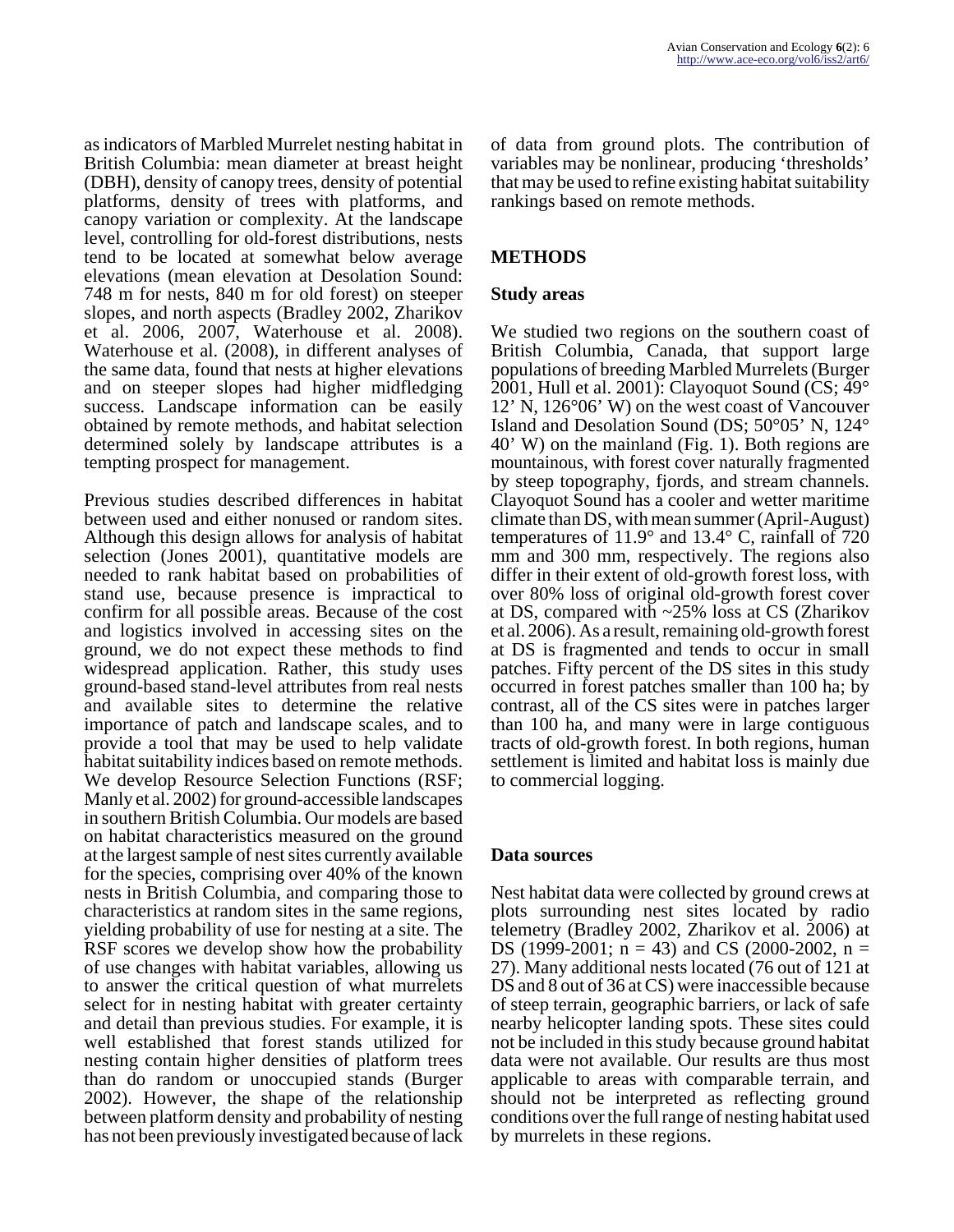**Fig. 1.** Map of study regions in south coastal British Columbia. Circles = nest sites; triangles = random sites.



Locations of random habitat plots were selected a priori within old-growth forest (>140 years) across the landscape defined by nest locations within each region (Zharikov et al. 2006). Ground crews sampled random plots using helicopter access, and as with nest sites, some preselected random plots were inaccessible.

At CS, additional ground plots were available from a separate dataset (Bahn and Newsom 2002*a*). Because these were not completely geographically randomized, we subsampled 19 sites stratified by valley location, with sample sizes selected such that

the distribution of all CS random plots for valley location was similar to the distribution of nests at CS.

Two methods of ground vegetation survey were used in this study. "RIC" protocol (Resource Inventory Standards Committee 2001) was used at all ground accessible nests as well as some random plots  $(n = 11$  at DS). This method involves measuring stem diameter at breast height (DBH), tree height, potential nesting platforms, and mistletoe and epiphyte development in all trees (> 10 cm DBH) in a 25 m radius plot centered on the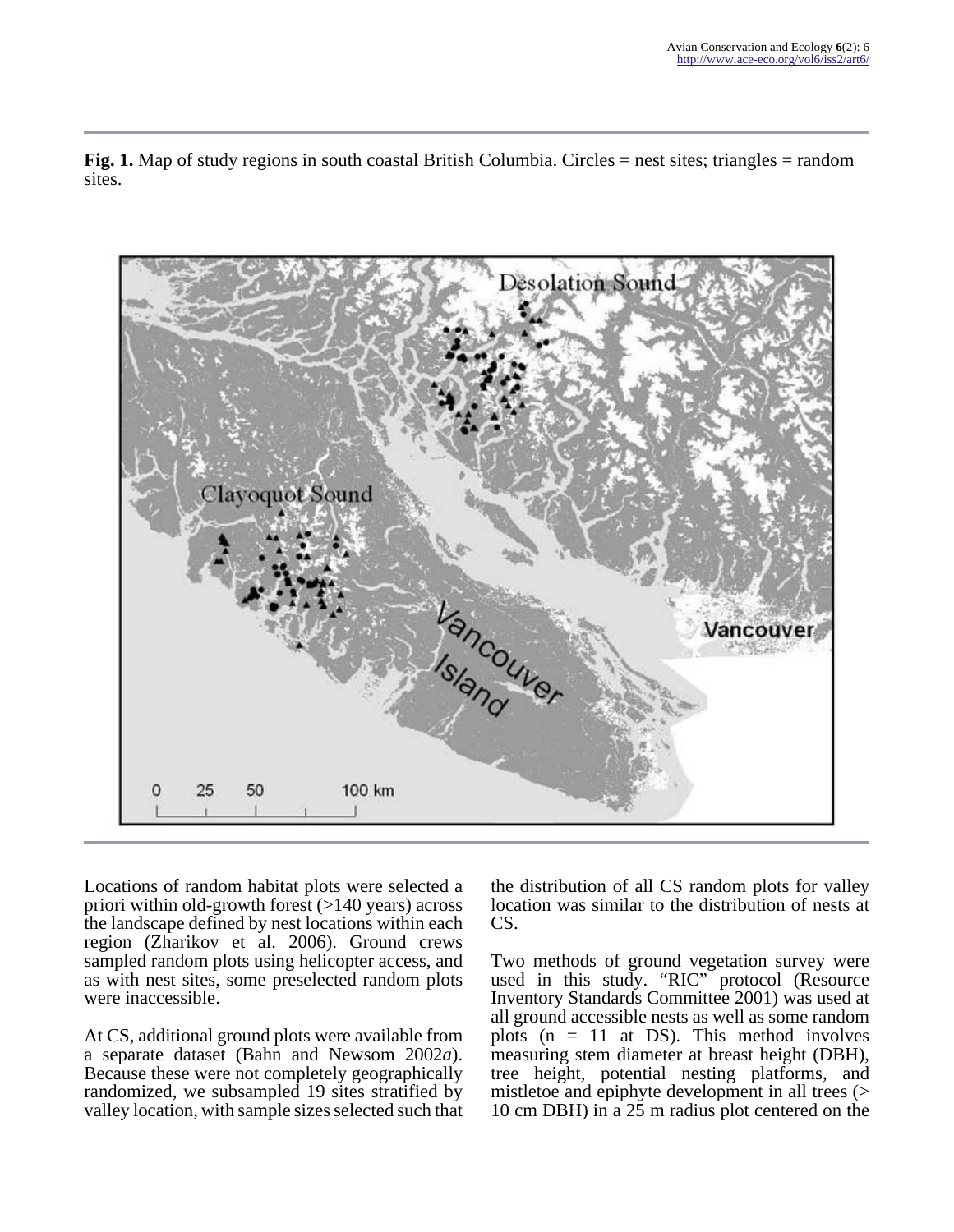nest tree or a random tree in a randomly located plot (30 m x 30 m for Bahn's additional CS plots). Tree height was measured by clinometer for a few widely-spaced reference trees in the plot, and estimated for others.

Most random plots were sampled at CS (2001) and DS (2004) following the "SFU" protocols (F. H. Huettmann, *unpublished manuscript*), which consisted of subsampling canopy trees within a 75 m radius of the center. Species, DBH, and height were recorded for a randomly selected center tree and its three nearest canopy trees, as well as any canopy trees found in 12 three-meter radius plots situated on four radial arms (two running along the slope contour from the center, and two perpendicular to the slope) at 25 m intervals. Trees with at least one potential platform, i.e., platform trees, were counted in a 25 m (CS; similar to RIC protocol) or 75 m radius (DS).

#### **Variables**

We considered a set of variables based on the results of previous habitat use studies and their availability throughout the dataset (Table 1). ASPECT was categorized as: "north" (N, including north, west, and flat aspects) or "south" (S, including south and east aspects). North and west aspects receive less direct sunlight and more rainfall, because prevailing weather systems are from the west, and would therefore be expected to have a positive effect on murrelet nesting habitat in terms of epiphyte development. Data on epiphyte development were available from nest sites, ranked in four categories (Resource Inventory Standards Committee 2001). Epiphyte categories did not differ among trees on north vs. west aspects (Pearson chi-square test:  $χ²$  $= 2.49$ , df  $= 1$ ,  $P = 0.12$ ), nor on south vs. east aspects  $(\chi^2 = 0.31, df = 1, P = 0.58)$ . Significantly more trees with higher epiphyte cover occurred on north/west aspects compared with south/east ( $\chi^2$  = 11.47, df = 1,  $P < 0.01$ ). Flat sites (n = 9) were grouped with north aspects because they occurred on valley bottoms, which tend to be wetter and more shaded.

We obtained SLOPE from Digital Elevation Maps (Integrated Land Management Bureau 2000) using the mean of the  $25 \text{ m} \times 25 \text{ m}$  cell containing the site and its eight neighboring cells (Zharikov et al. 2006). Elevation was measured on the ground using GPS or altimeter.

We considered five ground-based patch-level variables in the model set (CANDBH, CANHT, CANCOMPL, DENCANSTEM, and DENPLATR; Table 1). Because only canopy trees were measured at random plots (SFU protocol), only these were represented in the first four variables. Previous studies (Bahn and Newsom 2002*a*, Rodway and Regehr 2002) found that canopy trees within the plot best predicted usage, and represent 94% of potential nesting trees in this dataset. In this study, canopy trees are the dominant and codominant trees in the patch. Potential nesting trees are reflected in the variable DENPLATR, the density of platform trees, including canopy and a small proportion of subcanopy trees. Because of differences in protocol, reliable data for this variable was not available for random plots at DS.

#### **Comparison of protocols**

Both SFU and RIC methods were used at a sample of 61 sites, to allow comparison. We assessed the comparability of variable values for CANDBH, CANHT, and DENCANSTEM, and DENPLATR. CANDBH, DENCANSTEM, and DENPLATR differed significantly (paired t-test;  $P < 0.01$ ) between protocols. The mean difference for CANDBH (RIC-SFU mean  $-7$  cm  $\pm$  1.9 SE), however, did not seem biologically significant compared to the range of 34-166 cm (mean 80 cm) and 34-142 cm (mean 87 cm) for RIC and SFU protocols, respectively. Though statistically significant, the authors were comfortable that a difference of 7 cm did not represent an important habitat difference, and was likely less than the field measurement error, considering the challenging terrain in which these measurements were taken. Differences for DENCANSTEM were large (RIC-SFU mean -29.5 trees/ha  $\pm$  9.0) and biologically significant. This variable was also correlated with CANDBH, and for these reasons was dropped from further consideration.

DENPLATR was significantly lower under SFU protocol (RIC-SFU mean: 28.8 platform trees/ha  $\pm$  3.7). We suspect this is because of the difference in plot sizes and the difficulty of viewing platforms in any trees within a 75 m radius. DENPLATR was therefore not included for analyses at DS, but was retained at CS.

A small number of trees were measured at some sites, particularly with SFU protocol. Subsampling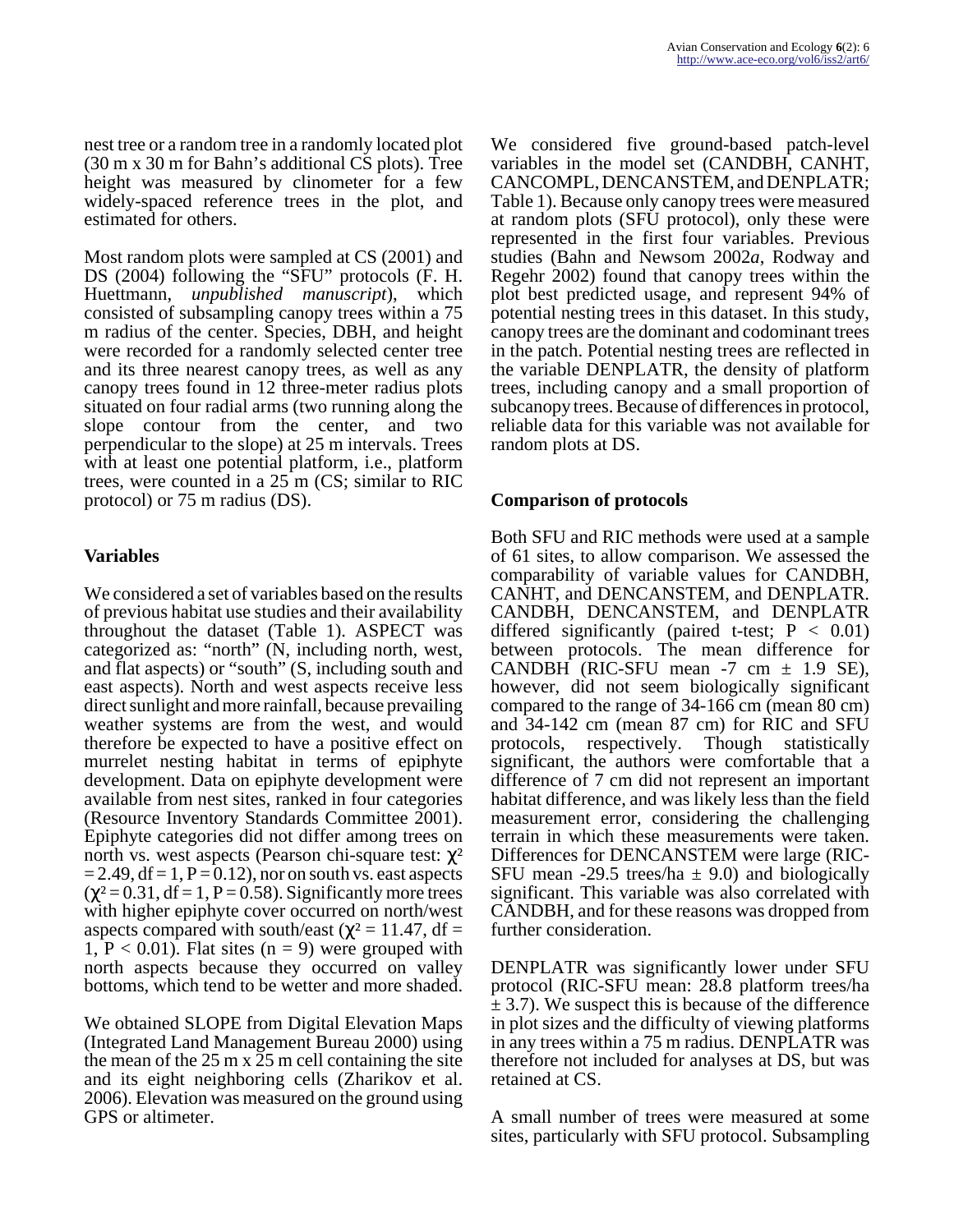| Variable Name     | Description                                                                    | Units of measurement | Scale     |  |
|-------------------|--------------------------------------------------------------------------------|----------------------|-----------|--|
| <b>REGION</b>     | Desolation Sound or Clayoquot Sound                                            | CS/DS                |           |  |
| <b>ASPECT</b>     | Slope aspect (North= $226^{\circ}$ -45°; South= $46^{\circ}$ -225°)<br>N/S     |                      | Landscape |  |
| <b>SLOPE</b>      | Slope, from Digital Elevation Model<br>$^{\circ}$ (Degrees)                    |                      | Landscape |  |
| <b>ELEVATION</b>  | Elevation (meters) measured on the ground                                      |                      | Landscape |  |
| <b>CANDBH</b>     | Mean DBH (Diameter at Breast Height) of<br>canopy trees                        |                      | Patch     |  |
| <b>CANHT</b>      | Mean height of canopy trees                                                    | m                    | Patch     |  |
| <b>CANCOMPL</b>   | Canopy complexity (standard deviation of<br>CANHT)                             |                      | Patch     |  |
| <b>DENCANSTEM</b> | Density of canopy trees (all species)                                          |                      | Patch     |  |
| <b>DENPLATR</b>   | Density of platform trees (trees with at least one<br>potential nest platform) | # per hectare        | Patch     |  |

**Table 1.** Description of variables used for habitat selection modeling.

of the above mentioned sites showed that habitat measures for the plot were not significantly different when five or more trees were measured. For this reason we retained sites containing at least five canopy trees; those with fewer were excluded from our analyses.

# **Data analysis**

We used logistic regression models with the binary response variable NEST (nest/random) to generate RSFs. We built a priori models with plausible combinations of measured habitat variables to predict probability of nesting, and used an information-theoretic approach to select the best model(s) among the alternative candidate set (Burnham and Anderson 2002).

The regions included in this study differ in both climate and degree of fragmentation, factors that may affect habitat selection by murrelets (Tranquilla et al. 2005, Zharikov et al. 2006, 2007). A combined model set including REGION and regional interaction terms (Table 2) strongly supported the hypothesis that relationships differed between regions (Table 3a). Given regional

interactions, we applied the model set 1-4 plus 9 and 10 to CS and DS separately, to develop more regionspecific RSFs. This approach also permitted the use of DENPLATR as a variable in the CS model set (models 5-8).

To simplify the model set, we included or excluded landscape and patch-level variables as sets (Table 2). Support for landscape-level variables alone (Model 1) would suggest that patch-scale variables measured by ground-based observers are less important. Support for patch-level variables alone (Models 2, 5, 7, 9) would indicate selection at the forest patch level is most important. However, DENPLATR was included separately, for the CS region, because of its importance in previous studies (Manley 1999, Rodway and Regehr 2002). All combinations of these variable-groups were tested in the model set, as well as a null model (intercept only) that tests only the mean and variation inherent in the response variable. Support for the null model would indicate that variables other than those tested are responsible for variation observed. For combined regions, three additional models included a quadratic term for CANHT and CANCOMPL to reflect the hypothesis of a nonlinear relationship for these variables (models 9-11). The result is eight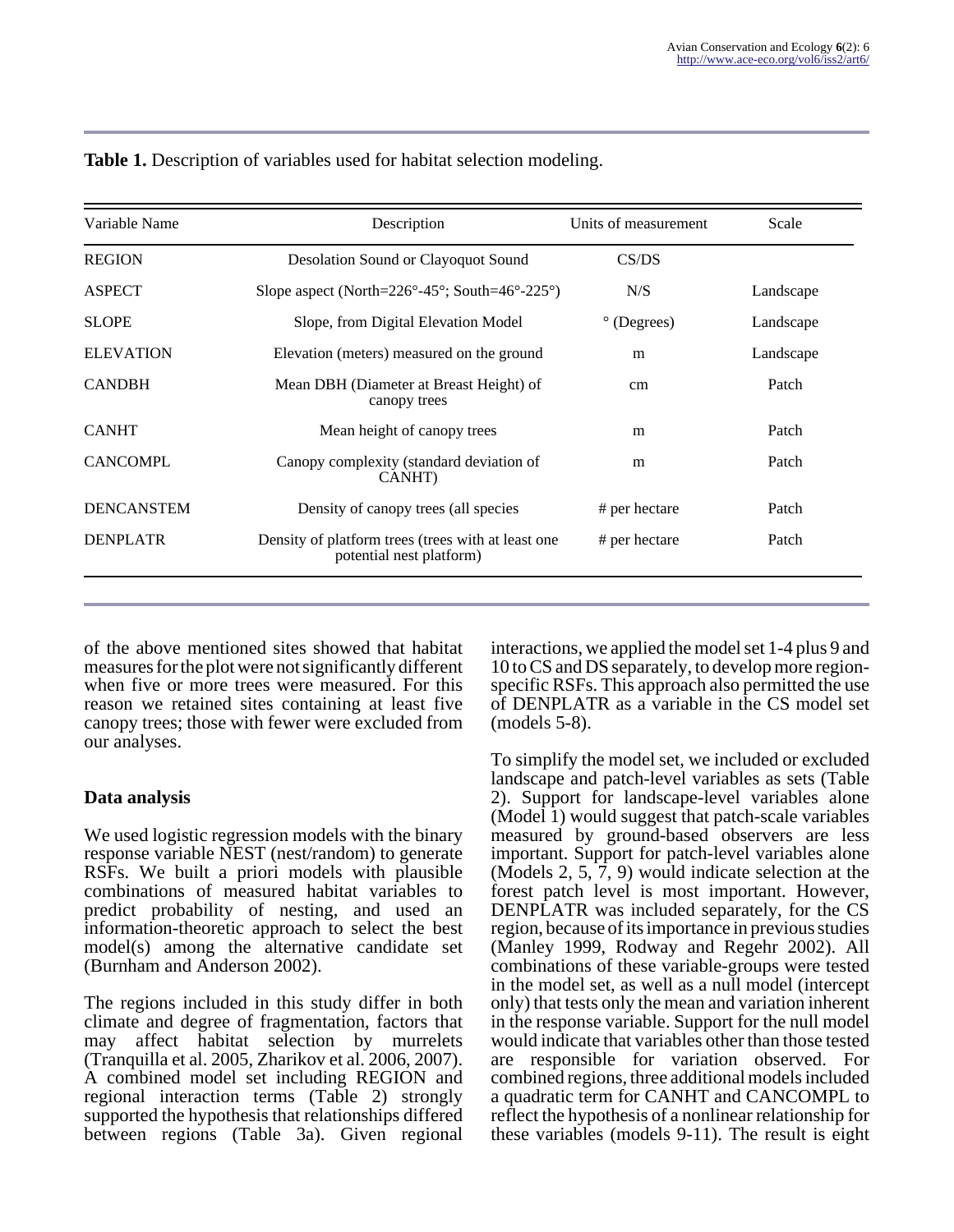|                           | Model                                                                                                                                                                                                                            |
|---------------------------|----------------------------------------------------------------------------------------------------------------------------------------------------------------------------------------------------------------------------------|
| $1^{\dagger,\ddagger,\S}$ | $ASPECT + ELEV + SLOPE$                                                                                                                                                                                                          |
| $2^{+,1.8}$               | $CANDBH + CANHT + CANCONPL$                                                                                                                                                                                                      |
| $3^{+,8}$                 | $CANDBH + CANHT + CANCOMPL + ASPECT + ELEV + SLOPE$                                                                                                                                                                              |
| $4^{\dagger,\S}$          | (Null)                                                                                                                                                                                                                           |
| $5^{\ddagger}$            | <b>DENPLATR</b>                                                                                                                                                                                                                  |
| $6\ddagger$               | $DENPLATR + ASPECT + ELEV + SLOPE$                                                                                                                                                                                               |
| $7^{\ddagger}$            | $DENPLATR + CANDBH + CANHT + CANCOMPL$                                                                                                                                                                                           |
| $8^{\ddagger}$            | DENPLATR+ CANDBH + CANHT + CANCOMPL + ASPECT + ELEV + SLOPE                                                                                                                                                                      |
| $9^{\dagger}$             | $CANDBH + CANHT + CANCOMPL + CANHT^2 + CANCOMPL^2$                                                                                                                                                                               |
| $10^{\dagger}$            | $CANDBH + CANHT + CANCOMPL + CANHT^2 + CANCONPL^2 + ASPECT + ELEV + SLOPE$                                                                                                                                                       |
| $11^{\dagger}$            | REGION + ASPECT + ELEV + SLOPE + REGION*ASPECT REGION*ELEV REGION*SLOPE                                                                                                                                                          |
| $12^{\dagger}$            | $REGION + CANDBH + CANHT + CANCOMPL + REGION * CANDBH REGION * CANHT + REGION *$<br><b>CANCOMPL</b>                                                                                                                              |
| $13^{\dagger}$            | $REGION + CANDBH + CANHT + CANCOMPL + REGION * CANDBH + REGION * CANHT + REGION *$<br>$CANCOMPL + ABPECT + ELEV + SLOPE + REGION*ASPECT + REGION* ELEV + REGION* SLOPE$                                                          |
| $14^{\dagger}$            | $REGION + CANDBH + CANHT + CANCOMPL + CANHT^2 + CANCOMPL^2 + REGION * CANDBH +$<br>$REGION*CANHT + REGION*CANCOMPL + REGION*CANHT^2 + REGION*CANCOMPL^2 + ASPECT +$<br>ELEV + SLOPE + REGION*ASPECT + REGION*ELEV + REGION*SLOPE |
| $15^{\dagger}$            | $REGION + CANDBH + CANHT + CANCOMPL + CANHT^2 + CANCOMPL^2 + REGION *CANDBH +$<br>$REGION*CANHT + REGION*CANCOMPL + REGION*CANHT^2 + REGION*CANCOMPL^2$                                                                          |

**Table 2.** The model set used to predict probability of nesting based on ground habitat variables. Variables were grouped according to the scale involved.

‡ CS model set

§ DS model set

models applied to CS, four models applied to DS, and 11 models applied to the combined set.

We checked for multicolinearity using the Variable Inflation Factor (VIF) in PROC REG (SAS Institute Inc. 2003), whereby a value  $> 10$  could indicate a problem (Neter et al. 1996). VIFs indicated little multicolinearity, with values < 3 for all variables in both CS and DS.

Sample sizes were relatively small ( $DS n = 72$ ; CS  $n = 70$ , so we used Akaike's Information Criterion for small sample sizes (AIC*<sup>c</sup>* ). The global model for CS indicated over dispersion  $(c = 1.44,$ respectively), so the Quasi-Likelihood AIC (QAIC*<sup>c</sup>* ) was used for that model set (Burnham and Anderson 2002). We consider models in which AIC<sub>c</sub> values differ from the best-fitting model by  $\leq$ 2 (AIC*<sup>c</sup>* ; Burnham and Anderson 2002) as well as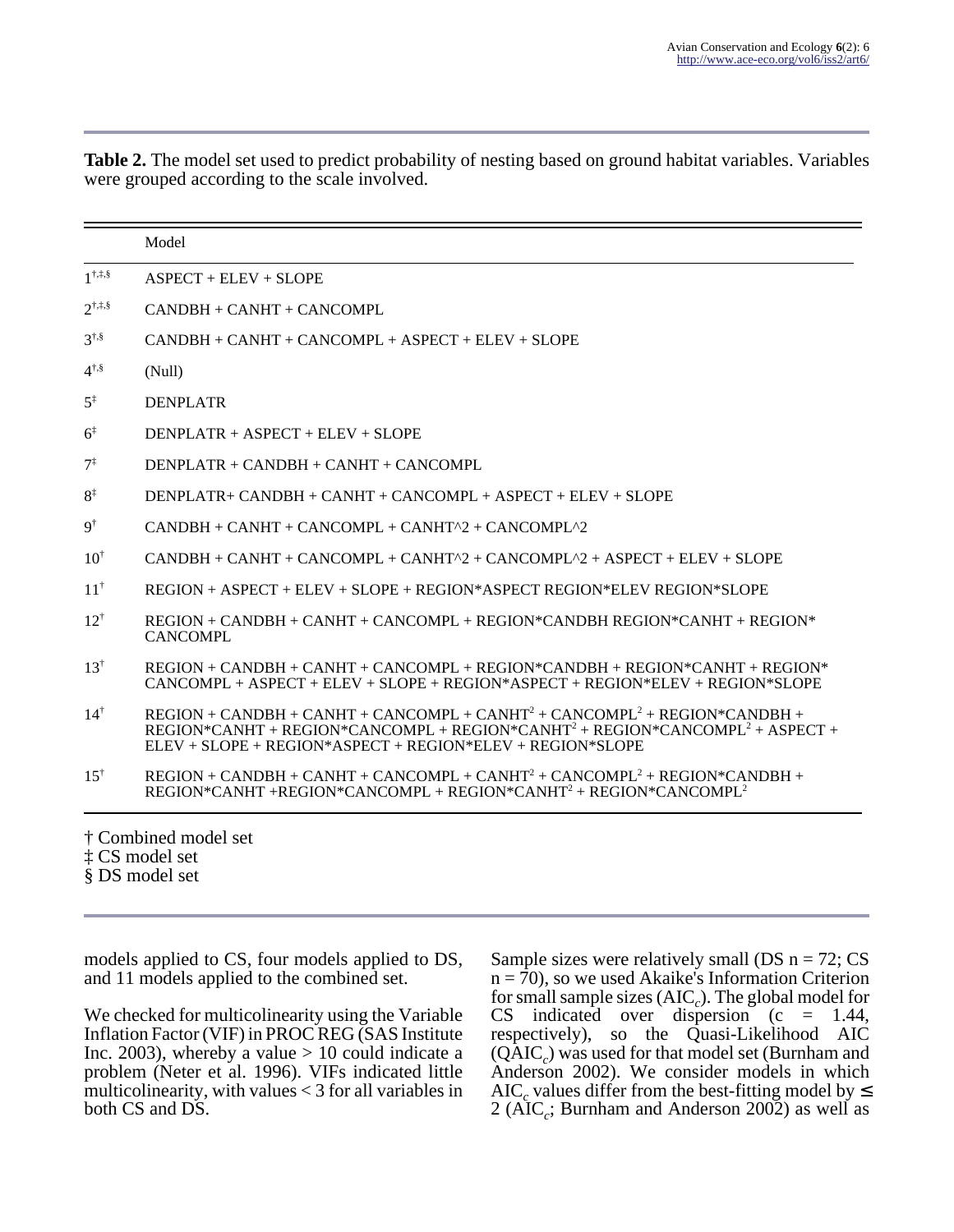| a) Combined              |                         |                       |             |               |                       |                                     |                          |         |
|--------------------------|-------------------------|-----------------------|-------------|---------------|-----------------------|-------------------------------------|--------------------------|---------|
| Model #                  | $\mathbf{K}^\dagger$    | $AIC_c^{\ddag}$       | $\Delta^\S$ | $w_i^{\perp}$ | $R^{2}$               | Predictive Performance <sup>#</sup> |                          |         |
|                          |                         |                       |             |               |                       | > 0.5                               | > 0.65                   | $>0.8$  |
| 13                       | 14                      | 173.43                | 0.00        | 0.89          | 0.42                  | 75                                  | 52                       | 27      |
| 12                       | $\,8\,$                 | 179.55                | 6.03        | 0.04          | 0.28                  |                                     |                          |         |
| 9                        | $\sqrt{6}$              | 180.10                | 6.67        | 0.03          | 0.24                  |                                     |                          |         |
| b) Clayoquot Sound (CS)  |                         |                       |             |               |                       |                                     |                          |         |
| Model #                  | $\mathbf{K}^\dagger$    | $QAICc$ <sup>††</sup> | $\Delta^\S$ | $W_i^{\perp}$ | $\mathbf{R}^{2\P}$    | Predictive Performance <sup>#</sup> |                          |         |
|                          |                         |                       |             |               |                       | > 0.5                               | > 0.65                   | > 0.8   |
| $\bf 8$                  | $\bf 8$                 | 57.80                 | 0.00        | 0.56          | 0.55                  | 78                                  | 52                       | $44$    |
| $\overline{7}$           | $\sqrt{5}$              | 59.66                 | 1.85        | 0.22          | 0.38                  | 78                                  | 41                       | 15      |
| $\overline{2}$           | $\overline{4}$          | 61.17                 | 3.37        | 0.10          | 0.45                  | $\equiv$                            | $\overline{a}$           |         |
| $\mathfrak{Z}$           | $\boldsymbol{7}$        | 62.66                 | 4.88        | 0.05          | 0.27                  | $\overline{a}$                      |                          |         |
|                          |                         |                       |             |               | <b>Averaged Model</b> | 78                                  | 56                       | 26      |
| c) Desolation Sound (DS) |                         |                       |             |               |                       |                                     |                          |         |
| Model #                  | $\mathbf{K}^\dagger$    | $AIC_c^{\ddagger}$    | $\Delta^\S$ | $w_i^{\perp}$ | $R^{2}$               | Predictive Performance <sup>#</sup> |                          |         |
|                          |                         |                       |             |               |                       | > 0.5                               | > 0.65                   | $> 0.8$ |
| $\overline{\mathbf{3}}$  | $\overline{7}$          | 92.98                 | 0.00        | 0.54          | 0.36                  | 78                                  | 54                       | 27      |
| $\overline{2}$           | $\overline{\mathbf{4}}$ | 93.38                 | 0.40        | 0.44          | 0.25                  | 65                                  | 43                       | 16      |
| 1                        | $\overline{4}$          | 100.62                | 2.19        | $0.01\,$      | 0.36                  | $\blacksquare$                      |                          |         |
| $\overline{4}$           | $\mathbf{1}$            | 101.81                | 8.83        | 0.01          |                       | $\blacksquare$                      | $\overline{\phantom{a}}$ |         |
|                          |                         |                       |             |               | <b>Averaged Model</b> | 78                                  | 49                       | 13      |

**Table 3.** Ranking of the top four models for each region, with predictive performance of the top-ranked and averaged models. Models with significant support ( $\Delta \le 2$ ; Burnham and Anderson 2002) are in bold.

† Number of parameters, including intercept. ‡ Akaike's Information Criterion, corrected for small sample sizes.

§ Increase in AIC over the best model.

Akaike weight, the relative support for the model within the set.

¶ Nagelkerke's R² (Nagelkerke 1991). # For best and averaged models only; Predictive performance = % sites with RSF score > x.

†† Quasi-likelihood Akaike's Information Criteria, corrected for small sample sizes and over dispersion.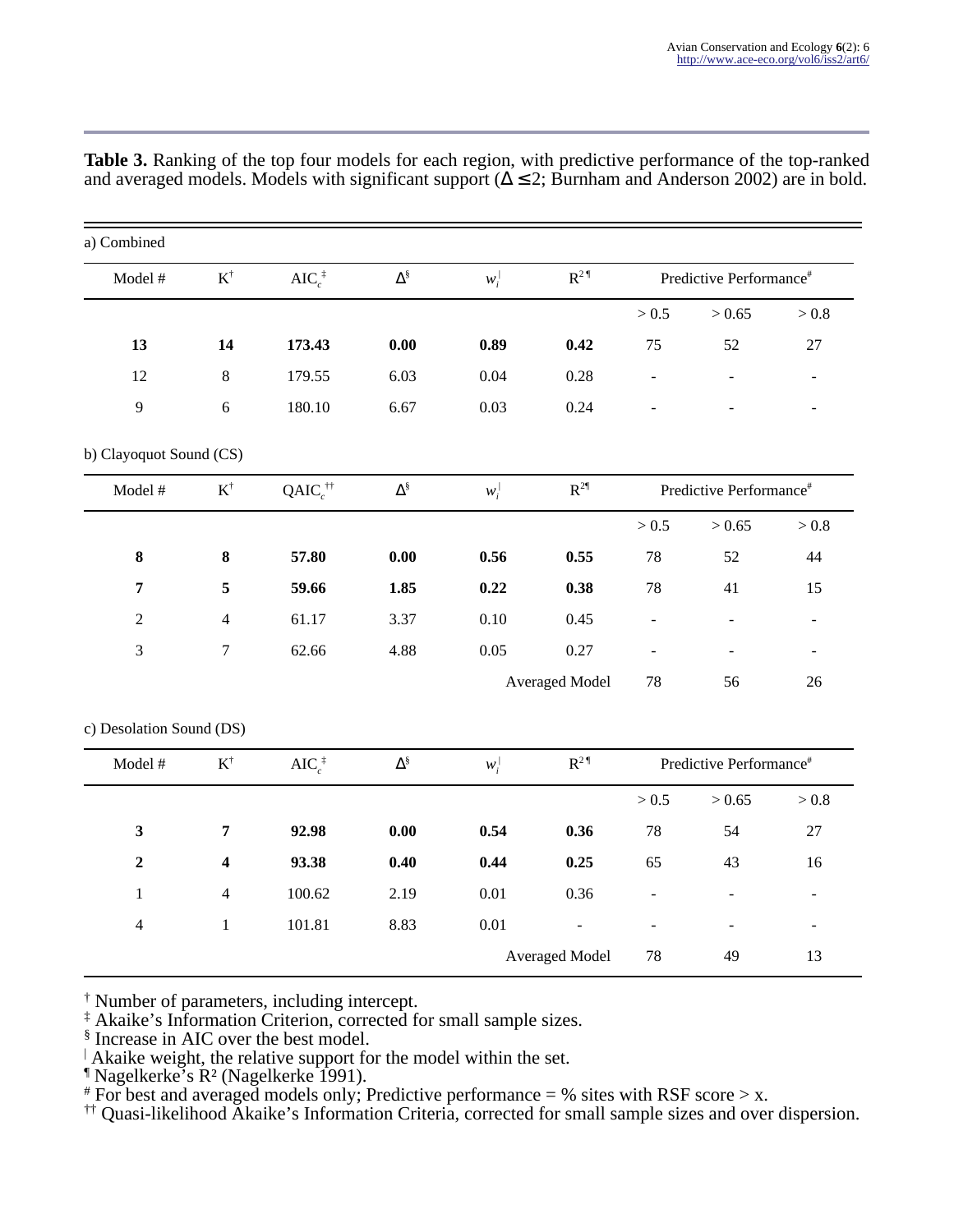AIC*<sup>w</sup>* , which indicated relative support for a model from among a set of candidate models.

#### **Model and parameter performance and analysis**

In region-specific model sets, multiple models received significant support from AIC<sub>c</sub>. We therefore obtained parameter estimates through model averaging, in which each model contributes according to its Akaike weight (Burnham and Anderson 2002). Because we were most interested in model performance, we tested the performance of both AIC*<sup>c</sup>* -selected models and averaged models in predicting nest sites. The same data set was used for testing because we did not have an independent data set with confirmed nest sites, nor was the original data set large enough to warrant setting aside data for testing. We report the proportion of nests sites that were assigned RSF scores  $> 0.5, >$  $0.65$ , and  $> 0.8$  (where the RSF score represents probability of nesting).

To assess the effect of individual ground variables on probability of use, a set of simulated data points were created, wherein each continuous variable was varied at equal intervals across the feasible range for that variable, with all other variables held constant at their mean value for all random sites. Predicted probabilities of nesting and 95% confidence intervals were generated using the SCORE statement in PROC LOGISTIC (SAS Institute Inc. 2003) based on the model fit for the best model in each region. This produces a curve indicating the predicted probability of nesting throughout the range of the variable.

# **RESULTS**

#### **Ground habitat plots**

Habitat selection models were created using 142 sites: 27 nest sites and 43 random sites at CS, and 37 nests and 35 random sites at DS. Sites at DS were located at elevations ranging from 5 to 1210 m, with more than 50% between 300 and 600 m. CS sites ranged from 0 to 1200 m, with most between 300

and 900 m. Slopes ranged from 3 to 58°. About 60% of both nest and random sites at CS were classified as "north" aspect compared with 76% of nests and 48% of random sites at DS.

The variables considered here differ with respect to nest/random sites, as well as between regions (Table 4). Of special note is the surprising result for canopy height at CS, where trees at random sites were taller than those at nest sites. This contrasts with the DS sample, as well as the results of numerous previous studies (summarized in Burger 2002).

In univariate logistic models, CANHT and CANCOMPL showed significant regional interactions (for both: Wald chi-square  $= 12.6$ , df  $= 1$ , p  $< 0.01$ ). All other variables available for both regions did not have significant regional interactions.

#### **Model selection**

The best models predicting nesting habitat selection differed among the three model sets (Table 3). The combined regions model set includes quadratic expressions for canopy height and canopy complexity as well as regional interaction terms. Patch variables occur in two of the models, landscape in one, and the quadratic term in one of the models. Model 13, with landscape and patch variables as well as regional interaction received significant support with an AIC-weight  $(w_i)$  of 0.89.

For CS, models 8 and 7 were the best supported, with a cumulative  $w_i$  of 0.78. Model 8 is the global model, whereas model 7 excludes landscape variables. Patch variables appear in each of the top four models (Table 3b). There was very little support for model 1 (delta-AIC  $>$  7), which includes landscape-level factors only.

For DS, models 3 and 2 collectively account for 72% of the total  $w_i$  in the model set (Table 3c). These two models both include patch variables, with one model including landscape variables and the other not. Model 1 (landscape only) again receives very weak support (delta-AIC  $> 7$ ,  $w_i = 0.01$ ).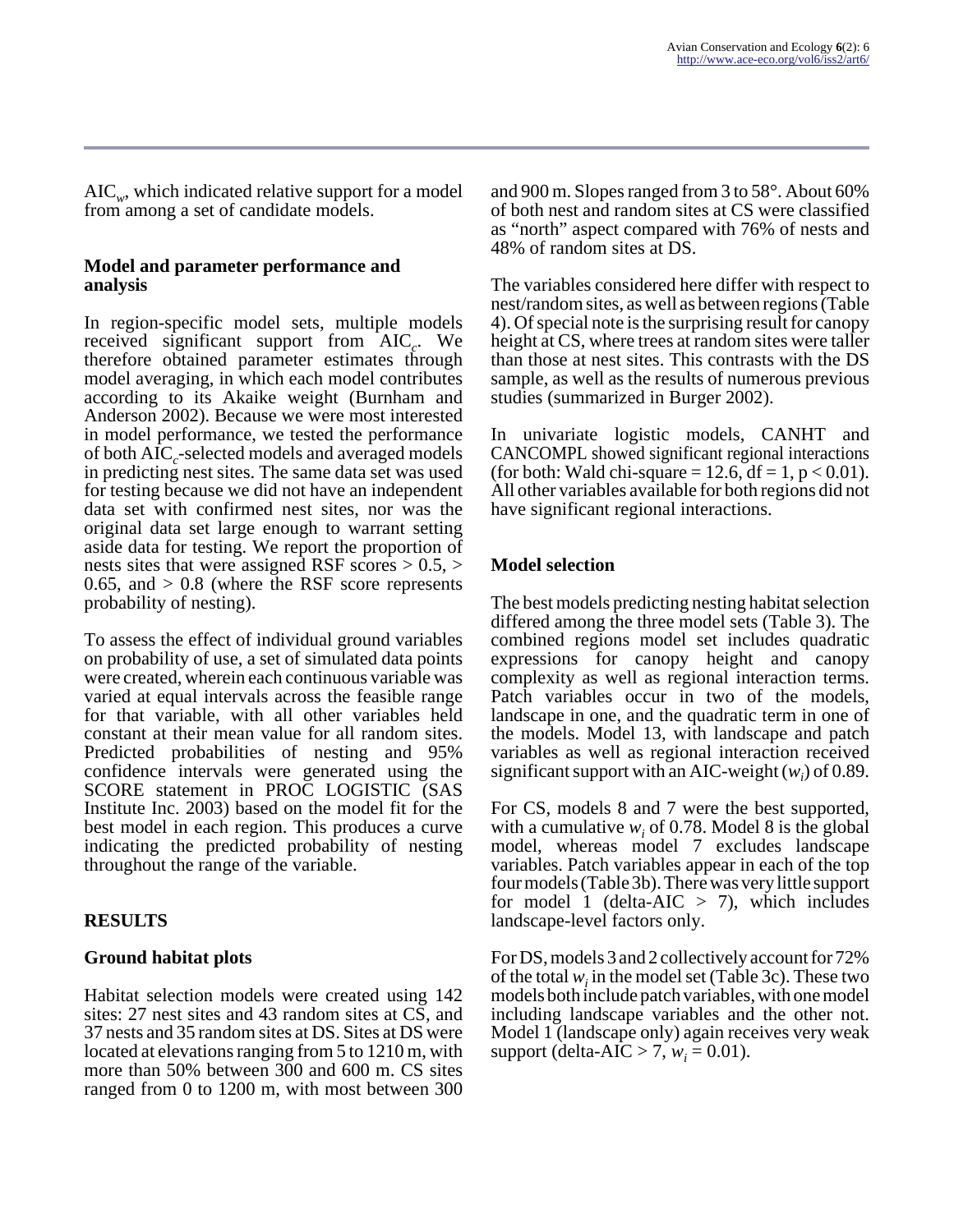| Variable                      | Region | <b>Nest</b> |      |               |             | Random |               |  |  |
|-------------------------------|--------|-------------|------|---------------|-------------|--------|---------------|--|--|
|                               |        | $\mathbf n$ | Mean | 95%CI         | $\mathbf n$ | Mean   | 95%CI         |  |  |
| ELEV(m)                       | CS     | 27          | 501  | $378 - 625$   | 43          | 536    | $449 - 624$   |  |  |
|                               | DS     | 37          | 430  | 359-501       | 35          | 512    | $388 - 635$   |  |  |
| SLOPE $(^{\circ})$            | CS     | 27          | 30.8 | $25.4 - 36.4$ | 43          | 23.0   | $19.4 - 26.6$ |  |  |
|                               | DS     | 37          | 29.5 | $25.4 - 33.6$ | 35          | 26.1   | $21.6 - 30.6$ |  |  |
| CANDBH (cm)                   | CS     | 27          | 79.8 | $74.6 - 84.9$ | 43          | 72.4   | $66.8 - 77.9$ |  |  |
|                               | DS     | 37          | 78.1 | $71.0 - 85.3$ | 35          | 69.6   | $63.7 - 75.6$ |  |  |
| CANHT (m)                     | CS     | 27          | 33.4 | $31.1 - 35.7$ | 43          | 37.6   | $35.2 - 40.0$ |  |  |
|                               | DS     | 37          | 36.7 | $35.2 - 38.2$ | 35          | 33.0   | $30.9 - 35.0$ |  |  |
| CANCOMPL (m)                  | CS     | 27          | 4.9  | $3.9 - 5.8$   | 43          | 6.0    | $5.3 - 6.6$   |  |  |
|                               | DS     | 37          | 6.9  | $6.2 - 7.7$   | 35          | 5.0    | $4.3 - 5.8$   |  |  |
| <b>DENPLATR</b><br>(trees/ha) | CS     | 27          | 57.2 | $47.5 - 66.8$ | 43          | 36.4   | $23.6 - 49.2$ |  |  |
|                               | DS     |             |      |               |             |        |               |  |  |

**Table 4.** Mean and 95% confidence intervals for continuous variables included in models.

#### **Model analysis**

Because multiple models for each region received support from both AIC, we obtained parameter estimates through model averaging (Burnham and Anderson 2002). The resulting models had much lower predictive performance than any of the original models (Table 3) and were therefore not considered further.

The averaged model for each region model set performed nearly as well as the best performing models at the two lower thresholds, but scored less than 60% as many nests  $> 0.8$  than did the original models. The averaged models also had larger 95% confidence intervals for parameter estimates. We use predictive performance, particularly at the highest threshold to distinguish the best predictive

model. Based on these criteria, we select as the top model the global models for each region: model 13 for both regions combined, model 8 at CS, and model 3 at DS.

Figure 2 indicates the effects of single variables on RSF scores. For patch variables, density of trees with platforms, available for CS only, shows a clear nonlinear trend, with the increase in probability of use slowing markedly at densities greater than 100 (Fig. 2a). This is equal to approximately 20 to 25 platform trees in a 25 m hectare plot. Although CANDBH shows a more or less positive trend with use in both regions, CANHT produces opposite trends at CS and DS. Probability of use decreases sharply in CS forests taller than about 40 m, whereas DS has a less positive trend. CANCOMPL shows a weakly negative trend at CS, a strong positive effect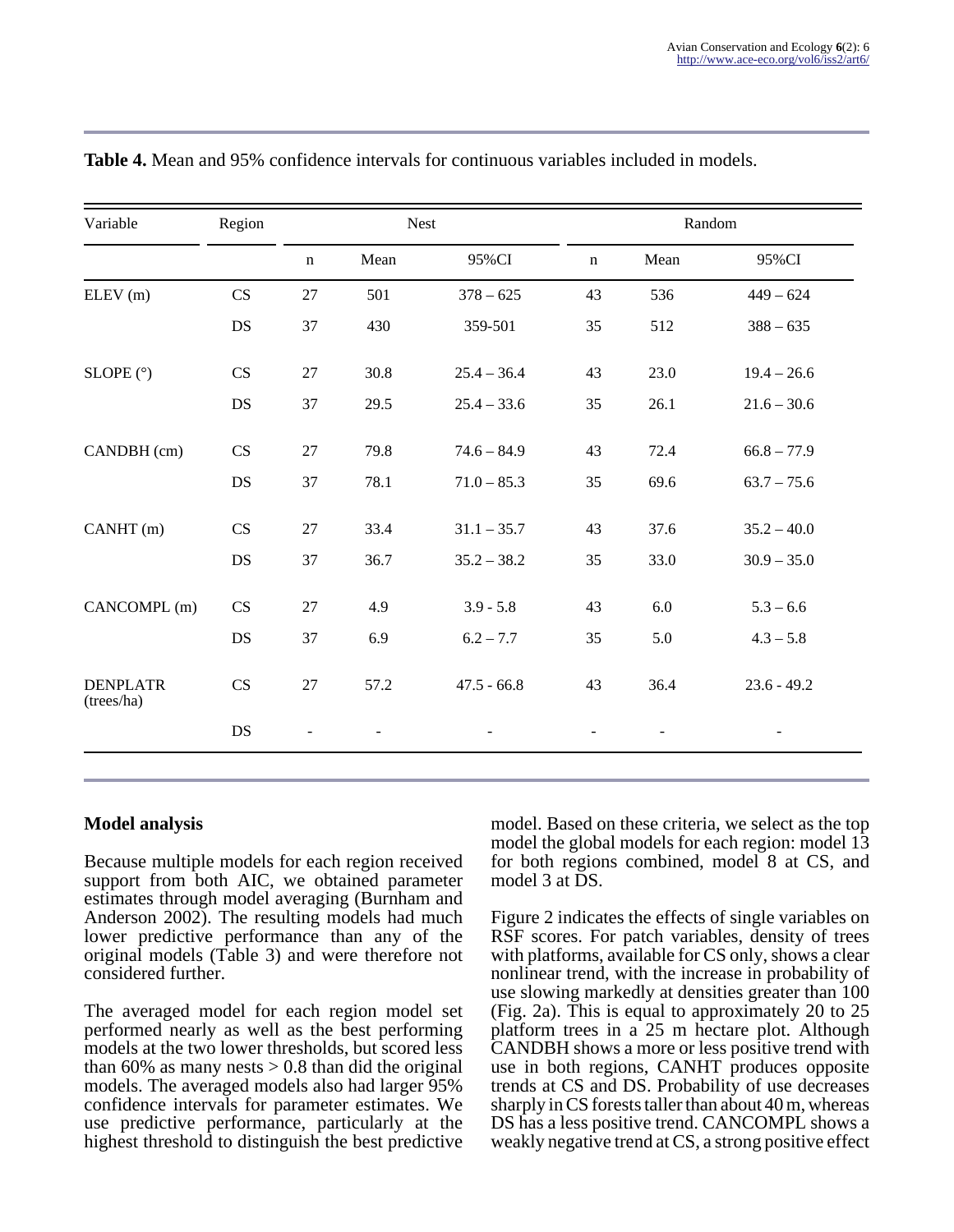at DS, and an increasing trend for the combined regions, with a slight dip at intermediate values due to the quadratic function.

Among the topographic variables, slope has a positive effect on probability of use in all three top models, with the strongest effect at CS. Probability of use decreases with elevation at CS, although it has a weakly positive relationship at DS.

# **DISCUSSION**

#### **Resource selection functions**

This research is the first to create Resource Selection Functions (RSFs) based on ground habitat plots from known Marbled Murrelet nests. In southern British Columbia, models including both patch and landscape scale predictors were the best models. Model 1, containing only landscape-scale variables received minimal support in region-specific model sets, and had lower predictive performance compared with other top-ranked models for both regions combined, indicating that significant predictive ability is lost when habitat selection models do not include patch-scale variables.

The test of an RSF should be its predictive ability. Unfortunately, there were no suitable independent sets of known nest sites with habitat plots from the regions included in this study. One approach might have been to test models from DS against nests at CS (cf. Zharikov et al. 2007), but the limited size of our dataset and strong regional interactions precluded doing so. Instead, we tested the ability of the models to predict nest sites. If RSF scores are proportional to the probability of use, nest sites would typically have high RSF scores from a good predictive model. Random sites, which may have contained nests, are not diagnostic of model performance.

We considered a limited number of ecologically relevant models for this study to avoid an unacceptably large model set. Patch and landscape variables were considered as sets, although some of these variables may not be important in the final models. Excluding one of these variables within a group does not provide any advantage in terms of data acquisition for future applications of these models. Although ground variables are difficult to obtain, the high cost and logistics are involved in accessing the site; once there, the savings realized

by eliminating one or more of these variables would be negligible or nonexistent.

## **Accessibility bias**

At DS, a larger proportion of all nests (~40%) found by radio-telemetry were inaccessible by ground compared with CS. Using landscape variables available for all nests, F. H. Huettmann, E. Cam, D. B. Lank, R. W. Bradley, L. Lougheed, N. Parker, L. McFarlane Tranquilla, C. Lougheed, Y. Zharikov, P. P.-W. Yen, and F. Cooke (*personal communication*) concluded that inaccessible sites tended to be on steeper slopes and at lower-mid elevations, which could create a bias in habitat selectivity studies based on ground accessible nests only. Accessibility was often based on factors outside the plot itself, such as steep terrain distance between the nearest access point and the plot.

As stated earlier, our results apply to the portion of the landscape that is accessible on the ground. If the patch-scale variables measured here covary with geographic parameters that affect accessibility, our RSFs may not represent the entire local landscapes used by nesting Marbled Murrelets. However, the habitat where our models are directly applicable is representative of that most available for commercial logging, and therefore of most immediate conservation concern.

#### **Comparison of regions**

Significant differences exist between the two study areas considered here in terms of climate, logging history, and current habitat availability and fragmentation, as well as availability of platform density data for this study. Models including regional interactions received the strongest support, as expected, because CANHT and CANCOMPL had opposite effects at CS compared with DS. Thus, with respect to ground variables at least, regional modeling of habitat preferences will provide better predictability.

Each of the top models at CS included density of platform trees, a variable that was not available at DS. The next highest ranked models at CS that do not include density of platform trees are the top two models at DS (models 2 and 3). Density of platform trees is an important factor affecting murrelet nesting choices in CS. Unfortunately, the absence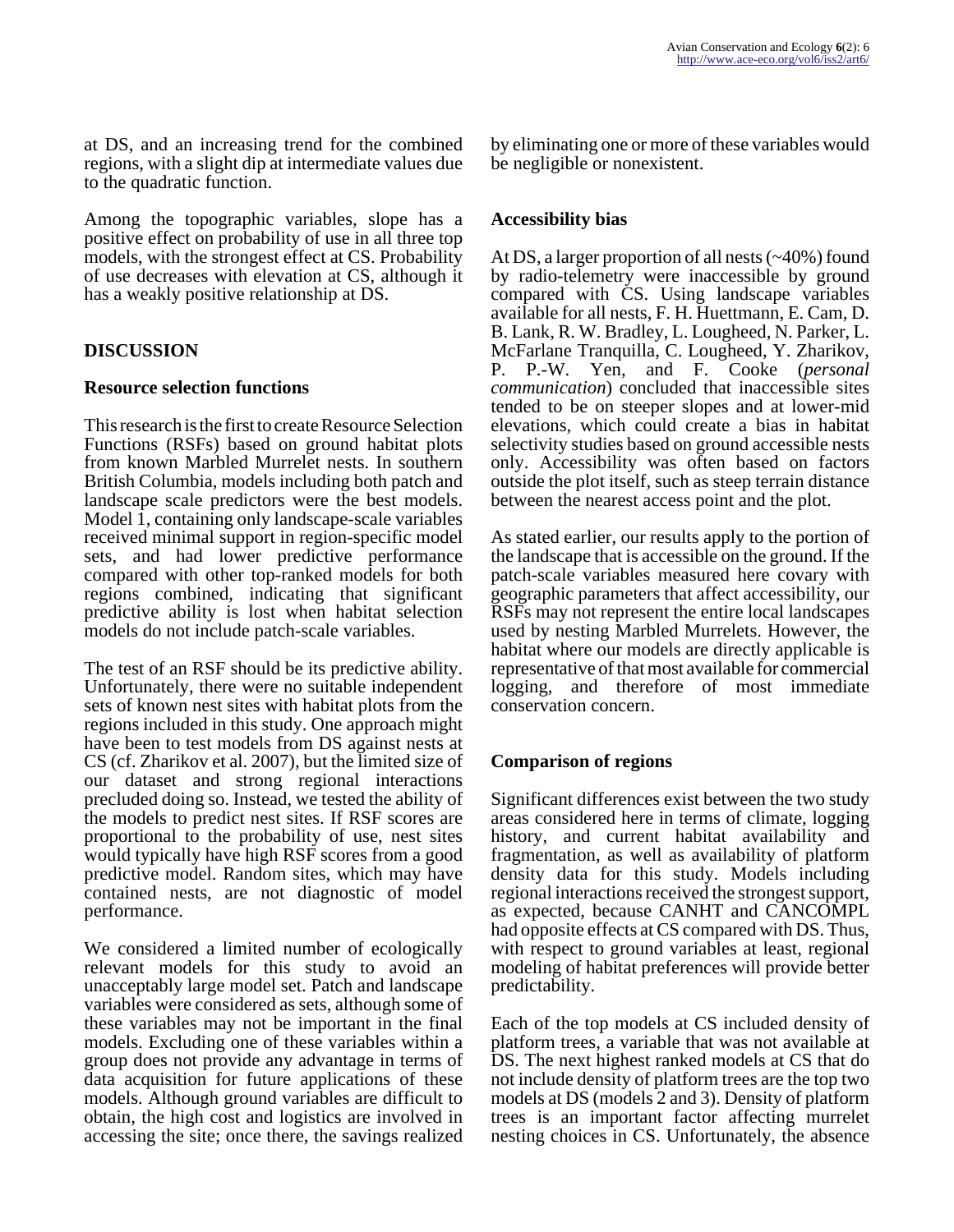**Fig. 2.** Plots of the Resource Selection Functions (RSF) Score (predicted probability of nesting) derived from the top model for each region, showing the effect of a single variable, with all other predictor variables held constant. a) density of platform trees b) DBH of canopy trees c) canopy height d) canopy complexity e) elevation f) slope. Grey lines indicate 95% confidence intervals; dashed lines = Clayoquot Sound (CS); solid lines = Desolation Sound (DS).

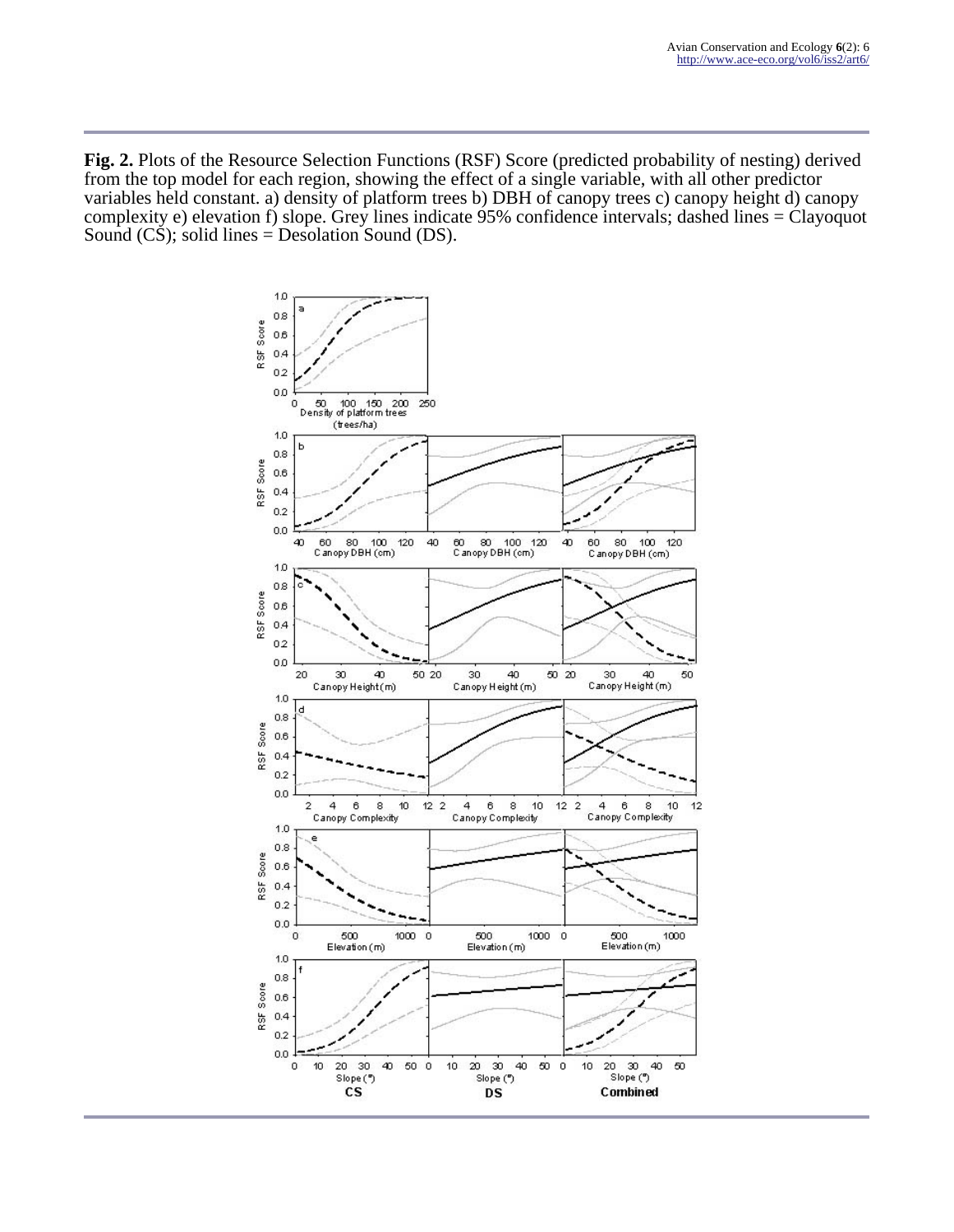of similar data for DS prevents us from making inferences for that region. Differing degrees of harvest have resulted in smaller contiguous patches of old-growth forest at DS, which may affect habitat selection decisions with regard to platform density (Silvergieter 2009).

Model 13 for the combined data set is adequate at predicting nest sites in both regions, with 41% of nest sites at DS and 53% of nest sites at CS having an RSF score  $\geq$  0.7 (Fig. 3). For the region-specific models, 59% of nest sites at CS and 64% of those at DS had an RSF score higher than 0.7 (Fig. 3). The combined model, as expected, is not as good as region-specific models for describing habitat in those regions. The real benefit to a combined model would be in extending to other regions of the coast, an application that is limited by regional interactions. The highest ranked combined model that did not include regional interactions was model  $3 (AIC_w < 0.01)$ , that scored 27% of DS nests scored higher than 0.7, and only 15% of CS nests.

A single RSF thus does not describe habitat selection nearly as well as region-specific models. Previous studies at CS and DS that concentrated on a larger scale found differences in habitat selection between the two regions (Zharikov et al. 2006, Waterhouse et al. 2009). Specific to our data, opposing trends seen in canopy height and the omission of platform data may account for the difference, or it may be due to real differences in climate, forest harvest, or other features (Zharikov et al. 2006).

Previous habitat selection studies using this set of nests have failed to find strong selectivity at CS (Waterhouse et al. 2008) or had less predictive power (Waterhouse et al. 2009) than at DS. It has been inferred that most habitat available at CS is suitable for nesting and that consequently, murrelets there are less "choosy." The random habitat plots used in this study suggest this is not the case. Platform trees, an essential component of nesting habitat, were absent in 10/43 (23%) of random sites at CS. There is also an apparent preference for shorter trees at CS, a finding contrary to previous research.

#### **Density of platform trees**

Figure 3 indicates that the relationship of DENPLATR to the probability of nesting is nonlinear. The probability of nesting levels off at the upper edge of the range of platform tree densities. This relationship is of particular interest for management because the forests with highest value for logging are also prime murrelet habitat, often characterized by the largest trees that tend to contain more platforms (W. Wall, D. Marquis, D. Lindsay, D. Byng, *personal communication*). A ranking of platform availability is a substantial component of current habitat ranks based on lowlevel aerial surveys. This curve is also biologically significant. A minimum of one platform tree is a fundamental requirement of any potential nesting habitat, but habitat use studies have consistently identified higher densities of platform trees as a characteristic of nest sites (Burger 2002). This is somewhat puzzling because murrelets are known to nest at low densities (Burger 2002, Conroy et al. 2002). Researchers have thus argued that higher densities of nesting platforms at the forest stand level are unlikely to support a proportionally higher density of nests (e.g., Burger and Waterhouse 2009). Our asymptotic curve is consistent with this argument for higher platform densities. At lower densities, multiple potential nest sites may increase the likelihood of finding a higher quality site, confer advantages by diluting predator search efficiency ("multiple nest site hypothesis"; Martin 1993, Chalfoun and Martin 2009), or allow reuse of the same high quality patch without reusing an old nest known to predators (Burger et al. 2009*b*). Despite these possibilities, although the sample size is not large, platform tree density did not correlate with measures of nesting success in this dataset (Silvergieter 2009).

#### **Other variables**

The diameter of canopy tree stems (CANDBH), although not likely to confer any direct advantage to nesting murrelets, is correlated with stand age (Bahn and Newsom 2002*a*). Older trees are more likely to develop larger and more abundant platforms, which may in turn affect nest success: nestlings and eggs are less likely to fall from larger platforms, and predator search efficiency may be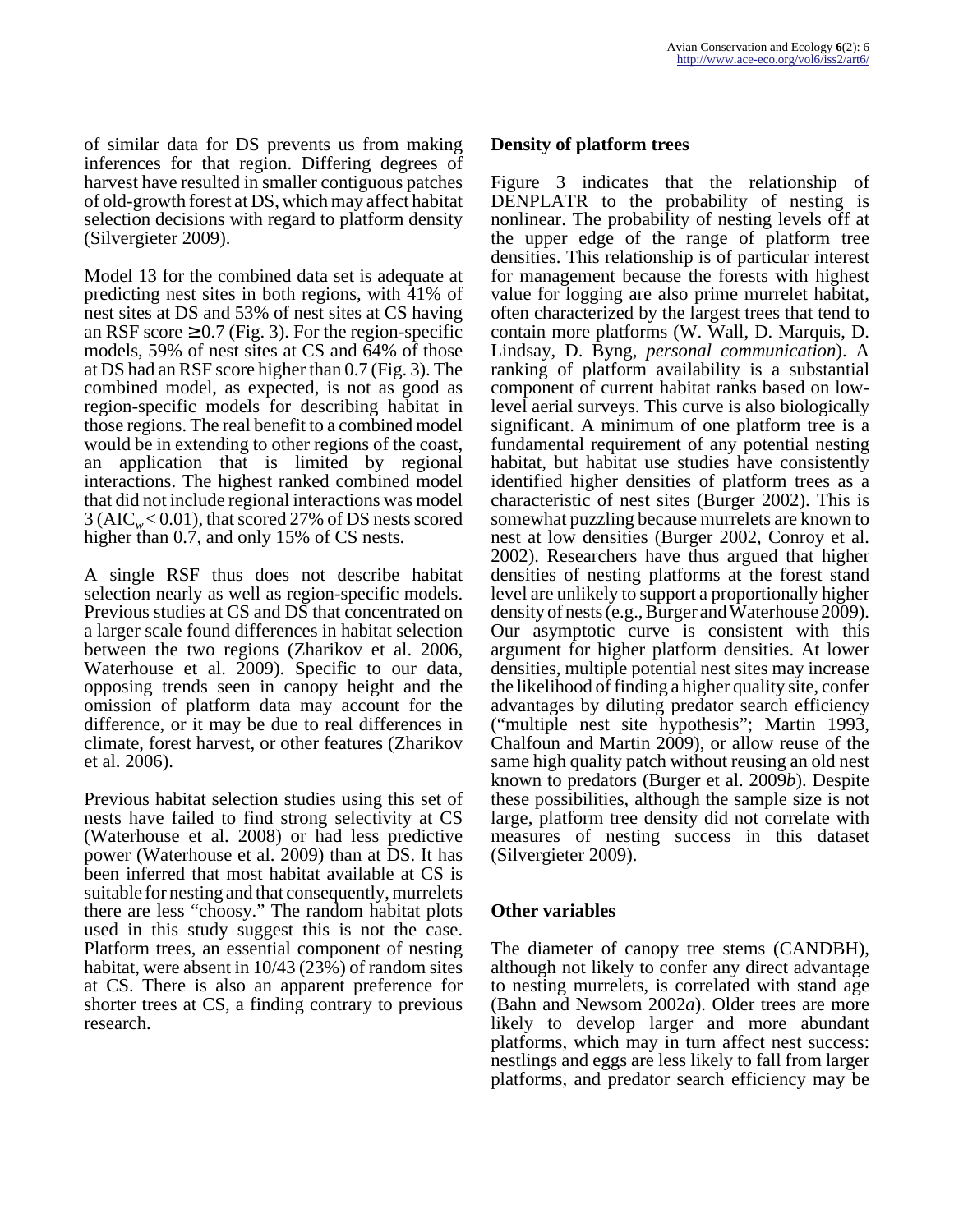**Fig. 3.** A greater percentage of nest sites within each region have higher Resource Selection Functions (RSF) scores (predicted probability of nesting), compared with random sites for the best model for: a) Clayoquot Sound (random  $=$  white, nest  $=$  dark. grey); (b) Desolation Sound (random  $=$  light grey, nest = black); and (c) Combined regions.



reduced with more potential nesting platforms (Martin 1993, Chalfoun and Martin 2009).

Canopy height appears to have opposite effects at DS and CS. At DS, overall canopy height of nest patches was taller than random patches, though the negative effect of this variable within the model was not significant. At CS, random patches were taller than nest patches; Figure 3 indicates a strong decline in probability of nesting canopy height at CS. Some random sites at CS had extraordinarily tall trees that were underrepresented at nest sites. The absolute

heights of trees utilized at CS are typical of those at DS and reported in previous work in the region (Manley 1999, Burger 2002). Canopy height does not appear to be a limiting factor within old-growth forests at CS; just 11% of random sites were shorter than the minimum height at nest patches. The quadratic term in the model for both regions results in a peak probability of nesting for forest patches around 30 m tall. A lower suitability of very tall forests has not been found in previous research, and should be viewed with caution. Studies consistently find that nest trees are among the tallest within a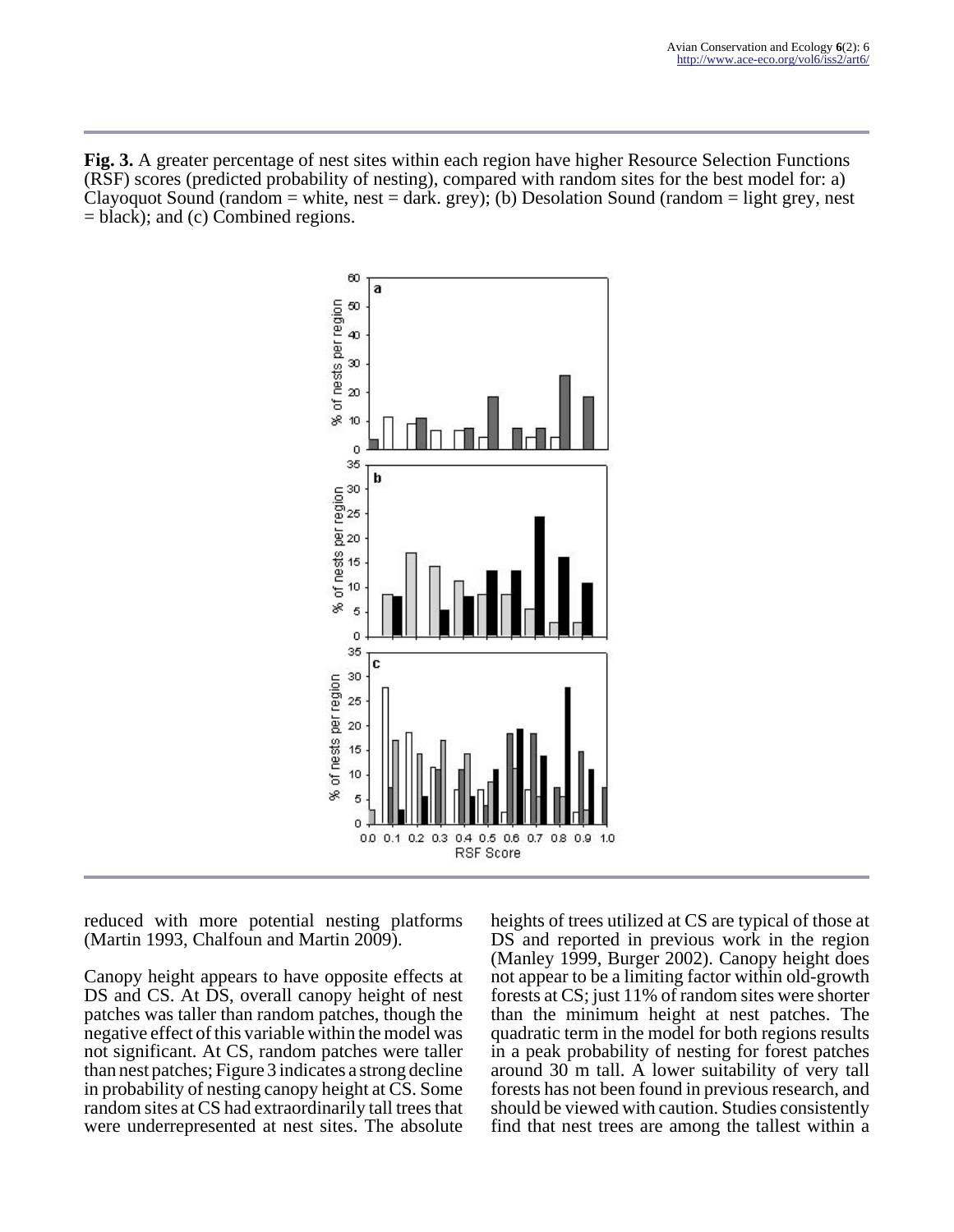patch (Manley 1999, Conroy et al. 2002, Silvergieter and Lank 2011).

Canopy complexity has been found to be an important indicator of habitat selection in previous studies (e.g., Waterhouse et al. 2002, Hamer et al. 2008) although methods of estimating the variable vary among studies. Canopy complexity in our study reflects overall complexity of a 25 m radius plot, and it did not have a consistently strong effect in any models and was not a significant factor in the CS and combined models. Complexity may be correlated with other factors not available in remote analyses, such as nest cover (Grenier and Nelson 1995, Hamer and Nelson 1995) and epiphyte growth (Bahn and Newsom 2002*b*). Canopy complexity may offer improved canopy accessibility (Hamer and Nelson 1995, Burger 2002), though overall complexity across the plot may not be strictly necessary because access is only needed for a nest in a single tree.

Overall, inference for landscape variables in this study should be taken in the context of the accessibility bias discussed above. Preference for steeper slopes may provide accessibility advantages and preferred nesting possibilities (Fig. 2f) although the strength of the effect differs between CS and DS. Using the complete dataset not limited by accessibility bias, Zharikov et al. (2006) found a preference for steeper slopes, and Bradley et al. (2004) noted that nest success was higher on steeper slopes. Results for elevation also differ between regions (Fig. 2e). These results reflect previously existing ambiguous results (see Burger 2002) with respect to these aspects of murrelet nesting habitat selection. Our models show that landscape variables in conjunction with ground variables are an important component of Marbled Murrelet habitat selection, but their specific contribution is perhaps better studied with other methods.

#### **Management implications**

The ground variables of significance in previous studies, based on inferred nest sites (Hamer 1995, Rodway and Regehr 2002) proved useful descriptors of nesting habitat in this study, providing support for their continued use in management applications. The shapes of relationships with particular variables, controlling for other factors, as shown in Figure 3, can be used to refine interpretations of these variables in habitat ranking

schemes. In our dataset, the best fitting habitat selection models differ between Clayoquot Sound and Desolation Sound, suggesting that regionspecific models will have greater utility.

The models supported here apply directly to oldgrowth forests at Clayoquot Sound and Desolation Sound accessible to humans on the ground. Nonetheless, they provide predictions for habitat use across a spectrum of habitat conditions. The topographical stratum represented by this study corresponds to that most strongly impacted by conventional forestry operations, and thus the results should be most applicable to such areas of operational interest. Note, however, that nests in "inaccessible" areas may be affected in future with use of more expensive helicopter logging or other approaches.

Our results indicate that a multiscale approach to understanding nesting habitat selection by Marbled Murrelets is warranted. Though habitat information at the landscape scale is more easily obtained and models apply to larger areas regardless of accessibility, landscape-only models in this study received little support compared with models that incorporated patch scale variables measured on the ground. Acquiring ground habitat information is extremely costly. More efficient methods of assessing nesting habitat quality using air photo interpretation and low-level aerial surveys have been developed and tested (Waterhouse et al. 2002, 2004, 2008, 2009). These methods are part of current management guidelines in the province and are used to rank habitat on a six-point scale. One of the primary questions that remain regarding this system is the relative suitability of each category rank, particularly the two highest quality ranks (Burger and Waterhouse 2009). Ground-based habitat selection models can be used to validate these remote methods. For instance, relative numbers of potential nesting platforms, a key requirement of nesting habitat and an important component of RSF models at Clayoquot Sound, cannot be quantitatively measured by remote methods. This study assigns a relative probability of nesting for any site for which certain ground data are available, which can be compared with the habitat quality rank assigned to those sites by remote methods. A proper treatment of this comparison is outside the scope of this paper, but Silvergieter (2009) provides such a treatment using habitat selection models similar to those presented here.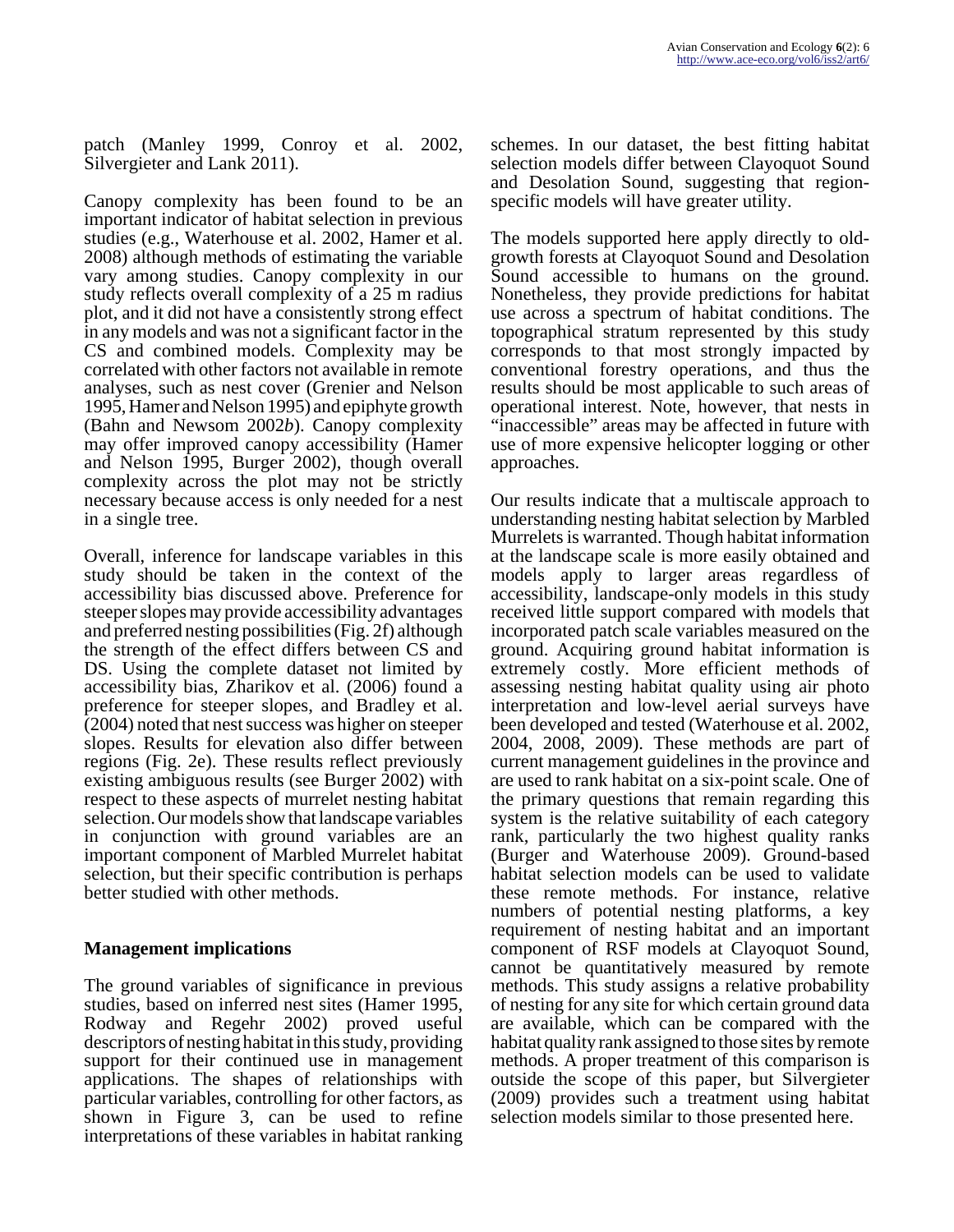Silvergieter (2009) also found that fledging success was independent of habitat selection described here.<br>This simplifies management considerations management considerations because habitat selection, which is easier to measure than habitat productivity, should be a sufficient basis for decision making in terms of its relative impact on nesting murrelet productivity. Marbled Murrelets share a limited and commercially valuable landscape with logging interests in British Columbia. This study is a step toward improving land use decisions for conservation of murrelet nesting habitat.

*Responses to this article can be read online at: <http://www.ace-eco.org/vol6/iss2/art6/responses/>*

#### **Acknowledgments:**

*R. Ydenberg, A. Burger, A. Salomon, L. Waterhouse, and an anonymous referee provided for valuable comments on this paper. Carl Schwarz provided statistical advice. Fred Cooke, F.H. Huettmann initiated the nest study and we thank all those who collected habitat data, including Jason van Rooyen, Camila Morcos, and Hana Hermaniuk, and E&B Helicopters for field support. MS was supported by the Centre for Wildlife Ecology, a Simon Fraser University Graduate Fellowship and a NSERC-CRD grant was awarded to DBL. Research was funded by the British Columbia Forest Science Program, Forest Investment Account, BC Timber Sales, and an NSERC-CRD grant that included Weyerhaeuser Canada Ltd., Cascadia Forest Products Ltd., Western Forest Products Inc., Terminal Forest Products Ltd., CANFOR Corp., and Island Timberlands LP as contributing industrial partners.*

#### **LITERATURE CITED**

Bahn, V., and D. Newsom. 2002*a*. Can Marbled Murrelet use of nesting habitat be predicted from mapped forest characteristics? Pages 89-99 *in* A. E. Burger and T. A. Chatwin, editors. *Multi-scale studies of populations, distribution and habitat associations of Marbled Murrelets in Clayoquot Sound, British Columbia.* Ministry of Water, Land and Air Protection, Victoria, British Columbia, Canada. [online] URL: [http://www.env.gov.bc.ca/wld/](http://www.env.gov.bc.ca/wld/documents/techpub/mamuwebs.pdf) [documents/techpub/mamuwebs.pdf](http://www.env.gov.bc.ca/wld/documents/techpub/mamuwebs.pdf)

Bahn, V., and D. Newsom. 2002*b*. Habitat suitability mapping for Marbled Murrelets in Clayoquot Sound. Pages 101-119 *in* A. E. Burger and T. A. Chatwin, editors. *Multi-scale studies of populations, distribution and habitat associations of Marbled Murrelets in Clayoquot Sound, British Columbia*. Ministry of Water, Land and Air Protection, Victoria, British Columbia, Canada. [online] URL: [http://www.env.gov.bc.ca/wld/docu](http://www.env.gov.bc.ca/wld/documents/techpub/mamuwebs.pdf) [ments/techpub/mamuwebs.pdf](http://www.env.gov.bc.ca/wld/documents/techpub/mamuwebs.pdf)

Bradley, R. W. 2002. *Breeding ecology of radiomarked Marbled Murrelets (*Brachyramphus marmoratus*)* in Desolation *Columbia.* Thesis, Simon Fraser University, Burnaby, British Columbia, Canada.

Bradley, R. W., F. Cooke, L. W. Lougheed, and W. S. Boyd. 2004. Inferring breeding success through radiotelemetry in the Marbled Murrelet. *Journal of Wildlife Management* 68:318-331. [http://dx.doi.org](http://dx.doi.org/10.2193/0022-541X(2004)068[0318:IBSTRI]2.0.CO;2) [/10.2193/0022-541X\(2004\)068\[0318:IBSTRI\]2.0.CO;2](http://dx.doi.org/10.2193/0022-541X(2004)068[0318:IBSTRI]2.0.CO;2)

Burger, A. E. 2001. Using radar to estimate populations and assess habitat associations of Marbled Murrelets. *Journal of Wildlife Management* 65:696-715.<http://dx.doi.org/10.2307/3803021>

Burger, A. E. 2002. *Conservation assessment of Marbled Murrelets in British Columbia: a review of the biology, populations, habitat associations, and conservation.* Technical Report Series 387, Pacific and Yukon Region, Canadian Wildlife Service, Environmental Conservation Branch, Delta, British Columbia, Canada. [online] URL: [http://www.sfu.ca/biology/wildberg/bertram/mamurt/](http://www.sfu.ca/biology/wildberg/bertram/mamurt/PartA.pdf) [PartA.pdf](http://www.sfu.ca/biology/wildberg/bertram/mamurt/PartA.pdf)

Burger, A. E., and V. Bahn. 2004. Inland habitat associations of Marbled Murrelets on southwest Vancouver Island, British Columbia. *Journal of Field Ornithology* 75:53-66.

Burger, A. E., V. Bahn, and A. R. M. Tillmanns. 2000. Comparison of coastal fringe and interior forests as reserves for Marbled Murrelets on Vancouver Island. *Condor* 102:915-920. [http://dx.d](http://dx.doi.org/10.1650/0010-5422(2000)102[0915:COCFAI]2.0.CO;2) oi.org/10.1650/0010-5422(2000)102[0915:COCFAI] [2.0.CO;2](http://dx.doi.org/10.1650/0010-5422(2000)102[0915:COCFAI]2.0.CO;2)

Burger, A. E., I. A. Manley, M. Silvergieter, D. B. Lank, K. M. Jordan, T. D. Bloxton, and M. G. Raphael. 2009*b*. Re-use of nest sites by Marbled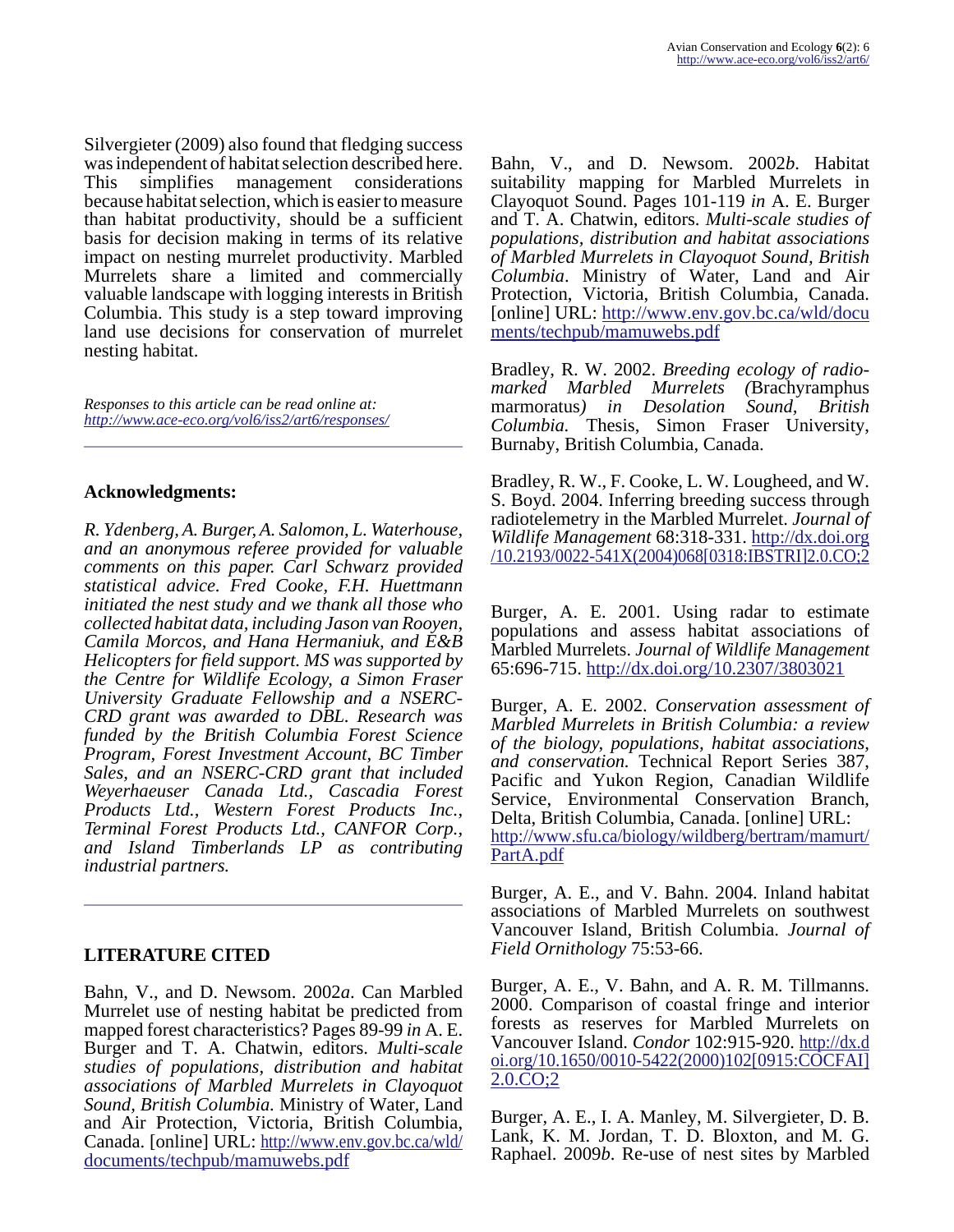Murrelets (*Brachyramphus marmoratus*) in British Columbia. *Northwestern Naturalist* 90(3):217-226. <http://dx.doi.org/10.1898/NWN08-50.1>

Burger, A. E., and F. L. Waterhouse. 2009. Relationships between habitat area, habitat quality, and populations of nesting Marbled Murrelets. *Journal of Ecosystems and Management* 10:101-112. [online] URL: [http://www.forrex.org/publications/jem/](http://www.forrex.org/publications/jem/ISS50/vol10_no1_art10.pdf) [ISS50/vol10\\_no1\\_art10.pdf](http://www.forrex.org/publications/jem/ISS50/vol10_no1_art10.pdf)

Burger, A. E., F. L. Waterhouse, A. Donaldson, C. Whittaker, and D. B. Lank. 2009*a*. New methods for assessing Marbled Murrelet nesting habitat: air photo interpretation and low-level aerial surveys. *Journal of Ecosystems and Management* 10:4-14. [online] URL: [http://www.forrex.org/publications/jem/](http://www.forrex.org/publications/jem/ISS50/vol10_no1_art2.pdf) [ISS50/vol10\\_no1\\_art2.pdf](http://www.forrex.org/publications/jem/ISS50/vol10_no1_art2.pdf)

Burnham, K. P., and D. R. Anderson. 2002. *Model selection and multimodel inference: a practical information-theoretic approach.* Springer-Verlag, New York, New York, USA.

Chalfoun, A. D., and T. E. Martin. 2009. Habitat structure mediates predation risk for sedentary prey: experimental tests of alternative hypotheses. *Journal of Animal Ecology* 78:497-503. [http://dx.d](http://dx.doi.org/10.1111/j.1365-2656.2008.01506.x) [oi.org/10.1111/j.1365-2656.2008.01506.x](http://dx.doi.org/10.1111/j.1365-2656.2008.01506.x)

Chatwin, T. A. 2002. Management of Marbled Murrelet nesting habitat in Clayoquot Sound. Pages 139-157 *in* A. E. Burger and T. A. Chatwin, editors. *Multi-scale studies of populations, distribution and habitat associations of Marbled Murrelets in Clayoquot Sound, British Columbia*. Ministry of Water, Land and Air Protection, Victoria, British Columbia, Canada. [online] URL: [http://www.env.](http://www.env.gov.bc.ca/wld/documents/techpub/mamuwebs.pdf) [gov.bc.ca/wld/documents/techpub/mamuwebs.pdf](http://www.env.gov.bc.ca/wld/documents/techpub/mamuwebs.pdf)

Conroy, B., V. Bahn, M. S. Rodway, L. Ainsworth, and D. Newsom. 2002. Estimating nest densities for Marbled Murrelets in three habitat suitability categories in the Ursus Valley, Clayoquot Sound. Pages 121-137 *in* A. E. Burger and T. A. Chatwin, editors. *Multi-scale studies of populations, distribution and habitat associations of Marbled Murrelets in Clayoquot Sound, British Columbia*. Ministry of Water, Land and Air Protection, Victoria, British Columbia, Canada. [online] URL: [http://www.env.gov.bc.ca/wld/documents/techpub/](http://www.env.gov.bc.ca/wld/documents/techpub/mamuwebs.pdf) [mamuwebs.pdf](http://www.env.gov.bc.ca/wld/documents/techpub/mamuwebs.pdf)

Grenier, J. L., and S. K. Nelson. 1995. Marbled Murrelet habitat associations in Oregon. Pages 191-204 *in* C. J. Ralph, J. G. L. Hunt, M. G. Raphael, and J. F. Piatt, editors. *Ecology and conservation of the Marbled Murrelet.* General Technical Report PSW-GTR-152, Pacific Southwest Research Station, U.S. Forest Service, Albany, California, USA. [online] URL: [http://www.fs.fed.us/psw/pub](http://www.fs.fed.us/psw/publications/documents/psw_gtr152/psw_gtr152_chap19.pdf) lications/documents/psw\_gtr152/psw\_gtr152\_chap19. [pdf](http://www.fs.fed.us/psw/publications/documents/psw_gtr152/psw_gtr152_chap19.pdf)

Hamer, T. E. 1995. Inland habitat associations of Marbled Murrelets in western Washington. Pages 163-176 *in* C. J. Ralph, J. G. L. Hunt, M. G. Raphael, and J. F. Piatt, editors. *Ecology and conservation of the Marbled Murrelet.* General Technical Report PSW-GTR-152, Pacific Southwest Research Station, U.S. Forest Service, Albany, California, USA. [online] URL: [http://www.fs.fed.us/psw/pub](http://www.fs.fed.us/psw/publications/documents/psw_gtr152/psw_gtr152_chap17.pdf) lications/documents/psw\_gtr152/psw\_gtr152\_chap17. [pdf](http://www.fs.fed.us/psw/publications/documents/psw_gtr152/psw_gtr152_chap17.pdf)

Hamer, T. E., and S. K. Nelson. 1995. Characteristics of Marbled Murrelet nest trees and nesting stands. Pages 69-82 *in* C. J. Ralph, J. G. L. Hunt, M. G. Raphael, and J. F. Piatt, editors. *Ecology and conservation of the Marbled Murrelet.* General Technical Report PSW-GTR-152, Pacific Southwest Research Station, U.S. Forest Service, Albany, California, USA. [online] URL: [http://www.fs.fed.](http://www.fs.fed.us/psw/publications/documents/psw_gtr152/psw_gtr152_chap06.pdf) us/psw/publications/documents/psw\_gtr152/ [psw\\_gtr152\\_chap06.pdf](http://www.fs.fed.us/psw/publications/documents/psw_gtr152/psw_gtr152_chap06.pdf)

Hamer, T. E., D. E. Varland, T. L. McDonald, and D. Meekins. 2008. Predictive model of habitat suitability for the marbled murrelet in western Washington. *Journal of Wildlife Management* 72:983-993.<http://dx.doi.org/10.2193/2006-565>

Hull, C. L., G. W. Kaiser, C. Lougheed, L. Lougheed, S. Boyd, and F. Cooke. 2001. Intraspecific variation in commuting distance of Marbled Murrelets (*Brachyramphus marmoratus*): ecological and energetic consequences of nesting further inland. *Auk* 118:1036-1046. [http://dx.doi.or](http://dx.doi.org/10.1642/0004-8038(2001)118[1036:IVICDO]2.0.CO;2) g/10.1642/0004-8038(2001)118[1036:IVICDO]2.0. [CO;2](http://dx.doi.org/10.1642/0004-8038(2001)118[1036:IVICDO]2.0.CO;2)

Integrated Land Management Bureau. 2000. *TRIM1 Data.* Government of British Columbia, Victoria, British Columbia, Canada. [online] URL: [http://arc](http://archive.ilmb.gov.bc.ca/crgb/products/mapdata/corporate_watershed_base_products.htm) hive.ilmb.gov.bc.ca/crgb/products/mapdata/ [corporate\\_watershed\\_base\\_products.htm](http://archive.ilmb.gov.bc.ca/crgb/products/mapdata/corporate_watershed_base_products.htm)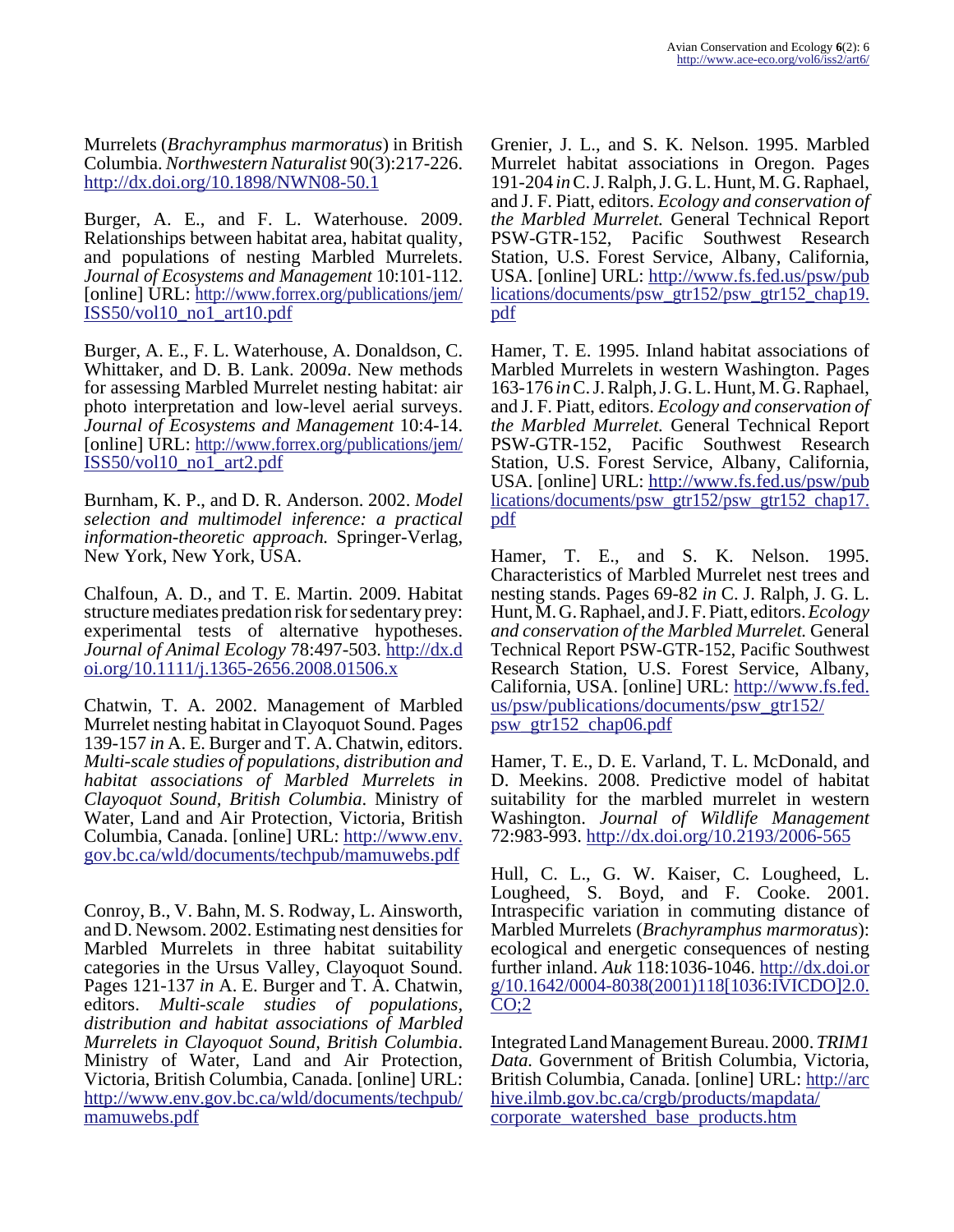Jones, J. 2001. Habitat selection studies in avian ecology: a critical review. *Auk* 118:557-562. [http://](http://dx.doi.org/10.1642/0004-8038(2001)118[0557:HSSIAE]2.0.CO;2) dx.doi.org/10.1642/0004-8038(2001)118[0557:HSSIAE] [2.0.CO;2](http://dx.doi.org/10.1642/0004-8038(2001)118[0557:HSSIAE]2.0.CO;2)

Kuletz, K. J., D. K. Marks, N. L. Naslund, N. J. Goodson, and M. B. Cody. 1995. Inland habitat suitability for the Marbled Murrelet in southcentral Alaska. Pages 141-150 *in* C. J. Ralph, J. G. L. Hunt, M. G. Raphael, and J. F. Piatt, editors. *Ecology and conservation of the Marbled Murrelet.* General Technical Report PSW-GTR-152, Pacific Southwest Research Station, U.S. Forest Service, Albany, California, USA. [online] URL: [http://www.fs.fed.](http://www.fs.fed.us/psw/publications/documents/psw_gtr152/psw_gtr152_chap15.pdf) us/psw/publications/documents/psw\_gtr152/ [psw\\_gtr152\\_chap15.pdf](http://www.fs.fed.us/psw/publications/documents/psw_gtr152/psw_gtr152_chap15.pdf)

Manley, I. A. 1999. *Behaviour and habitat selection of Marbled Murrelets nesting on the Sunshine Coast.* Thesis, Simon Fraser University, Burnaby, British Columbia, Canada.

Manly, B., L. McDonald, D. L. Thomas, T. L. McDonald, and W. P. Erickson. 2002. *Resource selection by animals.* Kluwer, Boston, Massachusetts, USA.

Martin, T. E. 1993. Nest predation and nest sites: new perspectives on old patterns. *Bioscience* 43:523-532.<http://dx.doi.org/10.2307/1311947>

McShane, C., T. Hamer, H. R. Carter, G. Swartzman, V. L. Friesen, D. G. Ainley, R. Tressler, S. K. Nelson, A. E. Burger, L. B. Spear, T. Mohagen, R. Martin, L. A. Henkel, K. Prindle, C. Strong, and J. Keany. 2004. *Evaluation report for the 5 year status review of the Marbled Murrelet in Washington, Oregon and California.* Prepared for the U.S. Fish and Wildlife Service, Region 1, Portland, Oregon, USA. [online] URL: [http://www.](http://www.fws.gov/arcata/es/birds/MM/documents/mm5yr_rpt_final_web.pdf) fws.gov/arcata/es/birds/MM/documents/ [mm5yr\\_rpt\\_final\\_web.pdf](http://www.fws.gov/arcata/es/birds/MM/documents/mm5yr_rpt_final_web.pdf)

Nagelkerke, N. J. D. 1991. A note on the general definition of the coefficient of determination. *Biometrika* 78:691-692. [http://dx.doi.org/10.1093/b](http://dx.doi.org/10.1093/biomet/78.3.691) [iomet/78.3.691](http://dx.doi.org/10.1093/biomet/78.3.691)

Nelson, S. K. 1997. Marbled Murrelet (*Brachyramphus marmoratus*). No. 276 *in* A. Poole, and F. Gill, editors. *The Birds of North America.* The Academy of Natural Sciences, Philadelphia, Pennsylvania, and The American Ornithologists' Union, Washington, D.C., USA.

Neter, J., M. H. Kutner, C. J. Nachtsheim, and W. Wasserman. 1996. *Applied linear statistical models.* Irwin, Chicago, Illinois, USA.

Paton, P. W. C. 1995. Marbled Murrelet inland patterns of activity: Defining detections and behavior. Pages 113-116 *in* C. J. Ralph, J. G. L. Hunt, M. G. Raphael, and J. F. Piatt, editors. *Ecology and conservation of the Marbled Murrelet.* General Technical Report PSW-GTR-152, Pacific Southwest Research Station, U.S. Forest Service, Albany, California, USA.

Piatt, J. F., K. J. Kuletz, A. E. Burger, S. A. Hatch, V. L. Friesen, T. P. Birt, M. L. Arimitsu, G. S. Drew, A. M. A. Harding, and K. S. Bixler. 2007. *Status review of the Marbled Murrelet (Brachyramphus marmoratus*) in Alaska and British Columbia. U.S. Geological Survey Open Report 2006-1387, USGS, Reston, Virginia. [online] URL: [http://pubs.usgs.gov/](http://pubs.usgs.gov/of/2006/1387/) [of/2006/1387/](http://pubs.usgs.gov/of/2006/1387/)

Resource Inventory Standards Committee. 2001. *Inventory methods for Marbled Murrelets in marine and terrestrial habitats.* Version 2.0 Resource Inventory Committee, Victoria, British Columbia, Canada. [online] URL: [http://archive.ilmb.gov.bc.ca/](http://archive.ilmb.gov.bc.ca/risc/pubs/tebiodiv/murrelet2k1/mamu%20ml20.pdf) [risc/pubs/tebiodiv/murrelet2k1/mamu%20ml20.pdf](http://archive.ilmb.gov.bc.ca/risc/pubs/tebiodiv/murrelet2k1/mamu%20ml20.pdf)

Rodway, M. S., and H. M. Regehr. 2002. Inland activity and forest structural characteristics as indicators of Marbled Murrelet nesting habitat in Clayoquot Sound. Pages 57-87 *in* A. E. Burger and T. A. Chatwin, editors. *Multi-scale studies of populations, distribution and habitat associations of Marbled Murrelets in Clayoquot Sound, British Columbia.* Ministry of Water, Land and Air Protection, Victoria, British Columbia, Canada. [online] URL: [http://www.env.gov.bc.ca/wld/docu](http://www.env.gov.bc.ca/wld/documents/techpub/mamuwebs.pdf) [ments/techpub/mamuwebs.pdf](http://www.env.gov.bc.ca/wld/documents/techpub/mamuwebs.pdf)

SAS Institute Inc. 2003. *SAS 9.1 For Windows.* Cary, North Carolina, USA.

Schafer, J. L. 1997. *Analysis of incomplete multivariate data.* Chapman and Hall, London, UK. <http://dx.doi.org/10.1201/9781439821862>

Silvergieter, M. P. 2009. *Multi-scale analyses of nest site selection and fledging success by Marbled Murrelets (*Brachyramphus marmoratus*) in British*